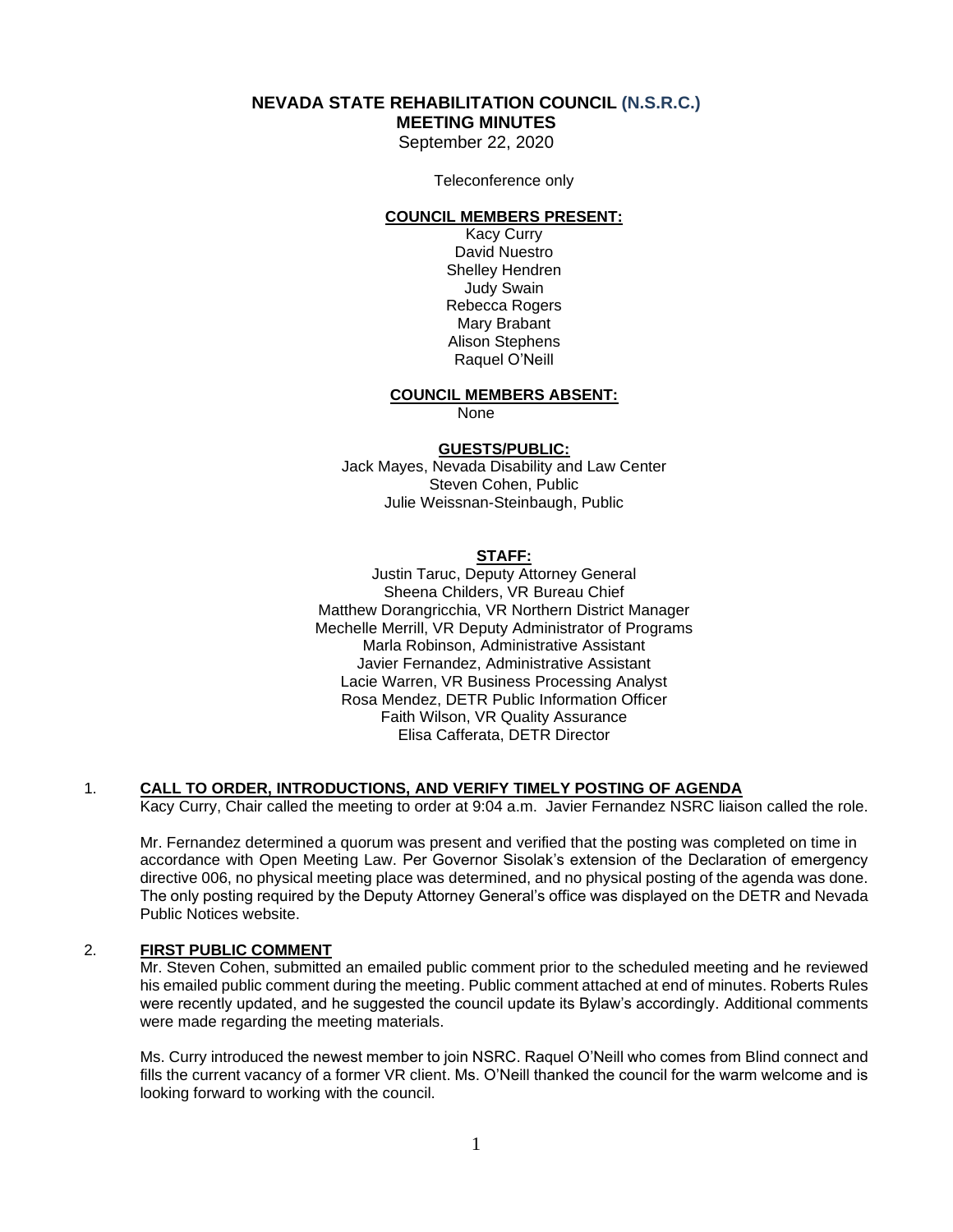## 3. **APPROVAL OF THE MAY 12, 2020 MEETING MINUTES**

Ms. Curry began the discussion by asking the NSRC Liaison Javier Fernandez to announce the agenda item and ask the council if there were any corrections, modifications or changes to the May 12, 2020 meeting minutes. David Nuestro made a motion to approve the minutes as written with no changes. Mary Brabant seconded the motion. All in favor, none opposed, non-abstained, motion carried, minutes approved.

## 4. **PROPOSED 2021 NSRC MEETING SCHEDULE**

Ms. Curry began by reviewing the proposed 2021 NSRC meeting schedule. The proposed dates and times were Tuesday, February 9<sup>th</sup> at 9am, Tuesday, May 4<sup>th</sup> at 10am (in person in Las Vegas), Tuesday, July 13<sup>th</sup> at 10am for the State Plan Subcommittee meeting (in person in Las Vegas), Tuesday, September 14<sup>th</sup> at 9am (in person in Las Vegas), Tuesday, November 9<sup>th</sup> at 9am.

Shelley Hendren, Rehabilitation Division Administrator recommended the (in person) meeting date and time be changed from Tuesday, May 4<sup>th</sup> at 10am to 9am, to Tuesday, September 14<sup>th</sup> at 10am (in person). Due to no available travel funds for the current fiscal year for VR staff to travel. Also, if the current pandemic continues.

Alison Stephens made a motion to approve the amended proposed dates and times as discussed. Rebecca Rogers seconded the motion. All in favor, none opposed, non-abstained, motion carried, schedule approved.

The new dates for 2021 NSRC meeting schedule will be: Tuesday, February 9th, full council at 9am Tuesday, May 4<sup>th</sup>, full council at 9am Tuesday, July 13<sup>th</sup>, State Plan Subcommittee meeting at 10am (in person in Las Vegas) Tuesday, September 14<sup>th</sup>, full council at 10am (in person in Las Vegas) Tuesday, November 9<sup>th</sup>, full council at 9am (the in-person meetings will be subject to the current pandemic travel restrictions and available agency funding)

## 5. **NSRC ORIENTATION / MEMBERSHIP UPDATE**

Shelley Hendren, Rehabilitation Division Administrator and Mechelle Merrill, Division Deputy Administrator of Programs presented the Membership update followed by NSRC Orientation. Ms. Hendren began the membership update with advising the council to be familiar with the Bylaws that govern the council. Raquel O'Neill was recently appointed in the position of Former VR client. Joshua Baker resigned as a Disability Advocate, so this vacancy now exists. A long-standing vacancy Native American (American Indian) section 121 VR program this is for tribal members who have applied and received the Voc. Rehab. grant. There is a vacancy for the Department of Education. C.J. Fields has been recommended for this position. VR Counselor position is vacant. One of VR's counselors, Steve Icamen has applied for this position. The Client Assistance Program vacancy, Jack Mayes has applied. Workforce Development Board is vacant. 3 vacant Business, Industry & labor positions. Jessica Jolly from Sephora has applied for one of the vacancies with no updates yet on her application status.

Ms. Merrill began with the orientation. The agency is comprised of 2 bureau's The Bureau of Vocational Rehabilitation (BVR) and The Bureau of Services of Persons who are Blind or Visually Impaired (BSBVI). VR's Vision Statement is (A skilled and inclusive Nevada Workforce). VR's Mission Statement is (Actively engaging with Nevada businesses to understand their employment needs; and creating innovative programs that develop the strengths, priorities and talents of individuals with disabilities, ensuring that Nevada works for everyone). Our goal is competitive, integrated employment for people with disabilities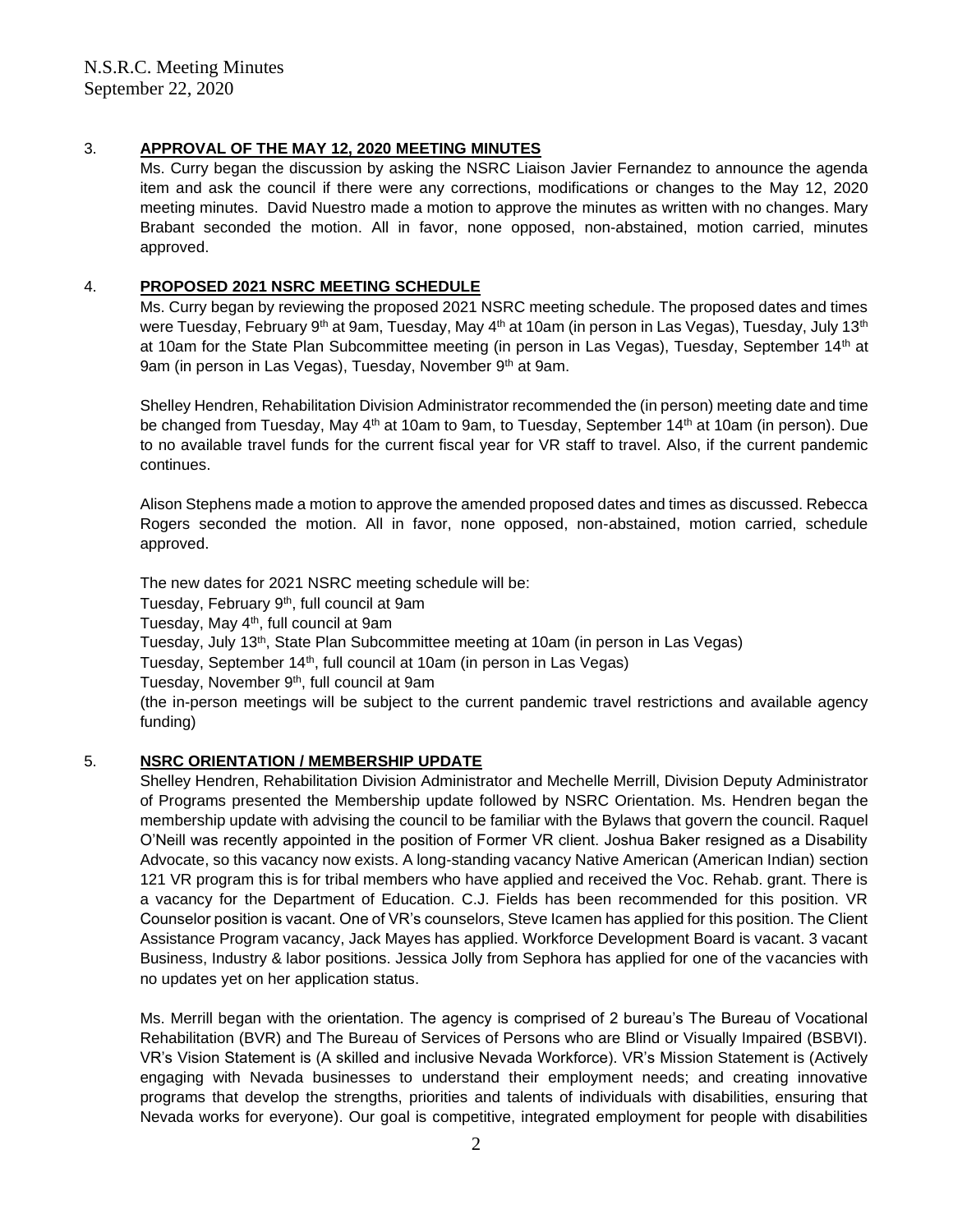that meet the needs of Nevada's employers. 41.1% of people with disabilities in Nevada, aged 22-64 are employed.

Why does Vocational Rehabilitation Matter? There are roughly 327,139 who are working age Nevadan's with disabilities between the ages of 21-64. In the general population 78.6% of those without disabilities are employed. People with disabilities are employed at 41.1%. Of all individuals with disabilities who are employed over 71% do not have full time status. 58% of primary disabilities are mental health. People with disabilities constitute the nation's largest minority group as well as the only group that any one of us can become a member of at any time.

VR currently has 13 offices statewide; most are co-located within a Job Connect Office. VR has 130 employees statewide. 50 Rehabilitation Counselor positions statewide and the majority hold master's degrees and are certified rehabilitation counselors.

VR currently holds an average of about 80 cases per counselor, which can become a challenge at times. Most consumers pay nothing for VR services; however, VR does apply a needs test which mandates financial participation for income exceeding 250% of the poverty level.

**Eligibility Criteria:** The individual must have a physical or mental impairment, diagnosed by a qualified medical professional. The impairment must result in a substantial impediment to employment. The individual requires VR services to secure employment. The individual can benefit from services and they are able to legally work in the United States. If receiving Social Security benefits for disability, presumptive eligibility.

**Process to Receive Services**: The individual must submit an application. Complete an intake. The individual will have an eligibility determination within 60 days or an extension if additional information is needed. The individual will participate in vocational and other assessments. The individual and the counselor will discuss employment goal and create a plan to achieve it. The Individualized Plan of Employment (IPE) must be established within 90 days of your eligibility determination. The provision of services will depend upon the client's plan in order to achieve the goal. Once the individual is most ready for employment, they are deemed job ready VR works with them to attain employment. After employment is achieved, the case is monitored for a period no less than 90 days. After this time the case will be considered successfully closed and post-employment services are discussed with the individual if anything additional is needed from VR that it is provided. The Ticket to Work program would also be discussed with the individual.

**Some Customary Services VR provides**: Assessment of job skills & abilities; Career Counseling & Guidance; Community-Based Assessment & On-The-Job paid training; Vocational training, certificate programs, college education; licenses, tools, equipment, uniforms & supplies for work; Orientation & Mobility Training; Assistive Technology for the workplace; Physical and Mantel "Restoration"; Interpreters; Job Coaching; Job Development & Job Retention services.

The Workforce Innovation & Opportunity Act (WIOA) and its effect on BVR and BSBVI. Signed into law on July 22, 2014. This regulation and its implementing regulations are designed to strengthen and improve the nation's public workforce development system and help Americans with significant barriers to employment, including individuals with disabilities into high quality job and careers and help employers hire and retain skilled workers. It has had a tremendous impact on VR and BSBVI. The WIOA core programs include: Title I (U.S. Department of Labor Workforce Development and One-Stop System. Title II (U.S. Department of Education) Adult Education and Family Literacy Act program. Title III (U.S. Department of Labor) Wagner-Peyser Employment Service program, ESD. Title IV (U.S. Department of Education) State Vocational Rehabilitation Services program. Within Title IV there were new mandates given to VR by WIOA. It created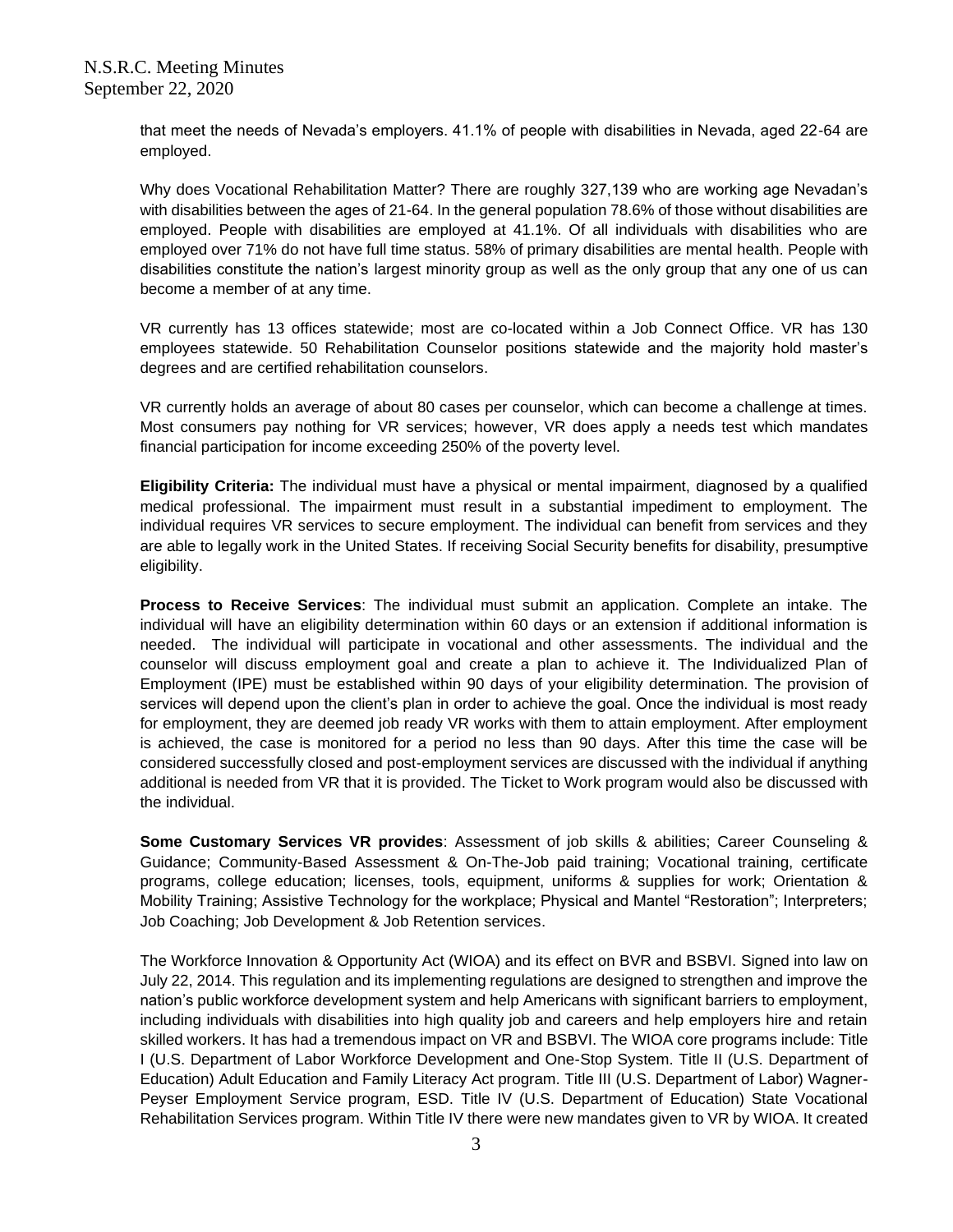the requirement for common performance measures across all four programs. All four also must create a Unified State Plan where all 4 titles must contribute to the plan on how their programs have done and share their goals. It provided Pre-Employment Transition Services which has been a huge impact especially for transition students. Regarding Subminimum Wage it requires VR to provide Career Counseling, Information and Referral services at least annually to all individuals receiving subminimum wage. New definitions were also created. A student is defined as up to age 22; in a Special Education program or a 504 program. A youth is defined as up to age 24. Competitive Integrated Employment someone earning minimum wage or higher, and at a location where employee interacts with others to the same extent as someone without a disability interacts in the workplace.

Common Performance Measures there is a great emphasis on postsecondary skill gains and credentials. The achievement of identified skill gains and credentials for clients. Employment and longevity on the job and earnings is another way VR's program is measured.

Pre-Employment Transition Services. VR received a federal grant called the 110 grant. 15% of section 110 grant funds must be kept in reserve to provide the 5 required activities under the Pre-Employment Transition Services. They include: Job Exploration Counseling. Counseling regarding postsecondary education and training programs. Instruction in Self-Advocacy. Work-Based Learning Experiences. Workplace Readiness training (social skills and independent living skills). An individual is not required to have an open case with VR to receive these services. These services are geared toward helping that young person make the most informed decisions about their future.

Sub-Minimum Wage. VR no longer allows individuals to choose to go into sub-minimum wage settings. This has changed with WIOA. If a student selects to go into a sub-minimum wage setting. VR requires a youth to apply for VR services; have an IPE; work toward employment for a "reasonable period of time;" receive Career Counseling, Information & Referral services. VR must document these services & provide to consumers. VR must provide follow-up information & referrals at intervals of 6 months the first year, and annually thereafter. Adults and those already in sub-minimum wage job – VR must provide information & referrals annually & maintain records.

Ms. Hendren begin the second portion of the orientation by reviewing BVR and BSBVI Funding Sources. VR is funded by receiving a formula funded federal grant that is based on wages in the state and population. The grant received in Federal Fiscal year 2019 was 28.3 million dollars. For Federal Fiscal year 2020 the grant received was 28.5 million dollars. For VR to draw down and spend those federal funds the expectation is the state will match those withdrawn funds. Match can be any form of non-federal funds. The current match amount is 21.3% of non-federal match to draw down 78.7% of federal funds almost a 1 to 4 match. In simple terms a quarter gets you a dollar. Sources of Matching funds include: General Fund, Business Enterprises of Nevada program (BEN), Healthy Nevada Funds (a state competitive grant), Independent Living (this program has been moved to Health & Human Services), Third Party Cooperative Arrangements (partnerships with other government entities), Cost Allocation.

Federal Funds Re-allotted because of the size of the federal grant and the lack of matching funds VR is unable to match a portion of the grant. There is a formal process to return those funds back to the federal government so they can give it to other states who can expend it. It's called the re-allotment process.

Return of Investment for every \$1 invested in VR there is a \$2.96 savings for taxpayers over the life of a client. For every General Fund dollar invested, the State saves \$16.73 over the life of the client.

Partnerships that VR has with businesses: The top 5 industries that individuals with disabilities achieved employment in Federal Fiscal Year 2019. Sales & Service Workers, Stock & Material Movers, Clerical/Administrative Support, Food Service Workers, Health Care/Medical Industry. VR collaborates with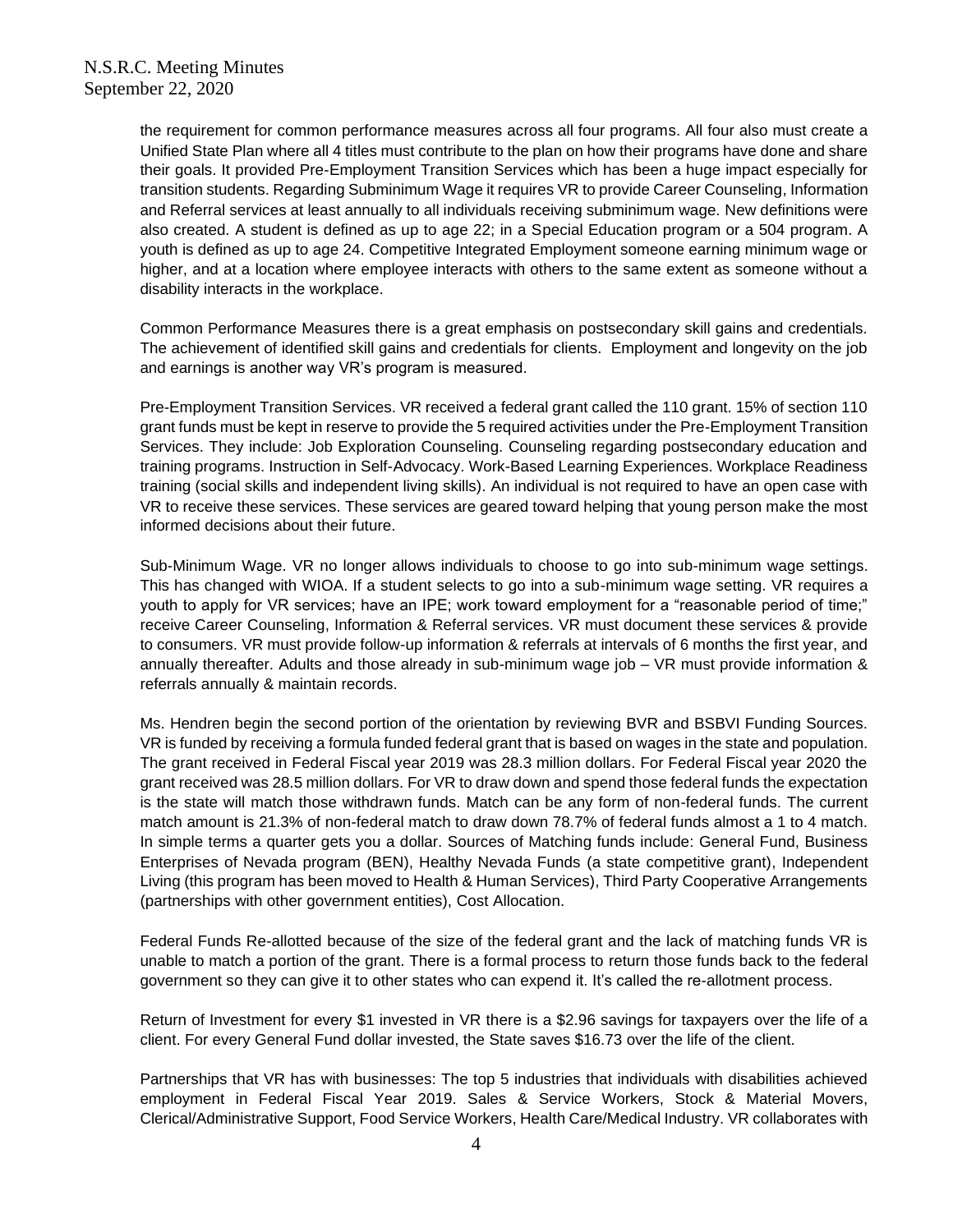businesses. VR provides disability 101 training to Employers. VR funds soft skills instruction. VR may fund candidates' wages during the on-the-job training or internships opportunities through 3rd party staffing agencies. Employer provides work locations in Nevada, and specific job training and expertise. VR offers employers access to a large talent pool of qualified individuals with disabilities. It's a cost savings to employers. VR offers recruitment and retention services, workplace Accessibility, education and Training on Disability Issues, partnerships/apprenticeships/on-the-jog training.

### **NSRC Membership Responsibilities**

Ms. Hendren began the 2<sup>nd</sup> portion of her presentation on this agenda item pertaining to NSRC membership and responsibilities. Title 34 Code of Federal Regulations (CFR) 361.16 & 361.17 speaks specifically about the State Rehab. Council responsibilities which include: Apply and receive an appointment by the Governor. Attend quarterly meetings. Volunteer for subcommittees. Assist with filling member vacancies. Refrain from voting on any matter that would be a conflict of interest. Members are to ensure their understanding of Nevada's Open Meeting Law and Robert's Rules for public meetings. Ensure understanding of By-Laws. Ensure understanding of Title 34 CFR 361.16 & 361.17. Jointly submit an Annual Report. Jointly develop and review annually VR's program goals and priorities, strategies and performance measures for the State Plan submission. Assist with reports & Needs Assessments. Review and analyze consumer satisfaction (survey instrument). Provide consultation to VR in developing, Implementing and Revising VR policies & procedures. Review VR's performance related to eligibility; to the extent of the scope & effectiveness of services; and ability of the VR program to accomplish its mission.

## 8. **OTHER REPORTS**

Jack Mayes, Executive Director of the Nevada Disability and Law Center (NDALC) reported on the Client Assistance Program (CAP). Because NDALC is a non-profit they are exempt from the Governor's executive orders of closure. Staff are working remotely and in the office behind closed doors. Since October 1, 2019 to present they have received 82 service requests. The primary complaint is communication between the client and the counselor specifically due to the counselor nor working in-office and client's not recognizing phone numbers as they are being called. Other complaints are that cases are being closed due to miscommunication between the parties. Ticket-to-Work reassignment to the employment network. Many of these issues are being resolved.

Benefits planning is being done with a pilot program in Las Vegas and they have conducted 2 trainings. They were disrupted by the pandemic. Additional trainings will be arranged. Deaf community has reached out to NDALC regarding issues with Unemployment. A letter was sent to The Department of Employment, Training and Rehabilitation (DETR) asking for their assistance to address the issues and a special meeting was held to address the concerns.

Ms. Curry reported that the Statewide Independent Living Council (SILC) has been working in the special legislative session to ensure access. Workshops are being held and updates to the new website [www.nvsilc.com.](http://www.nvsilc.com/)

During this portion of the meeting Ms. Hendren introduced the new DETR Director, Elisa Cafferata and provided a short biography on Ms. Cafferata who then spoke. Ms. Cafferata joined DETR in August 2020. Focusing her efforts on the current Unemployment backlog of claims. Will be focusing on other areas in the future on how to help people return to work. She is looking forward to working with everyone.

### 6. **NSRC ANNUAL REPORT DRAFT**

Rosa Mendez, DETR Public Information Officer began her review of the proposed NSRC 2020 Annual Report draft and solicited from the council their comments, suggestion, corrections to the draft. The report is in a more geometric format. There was a "Thank You" page added to all those who have been assisting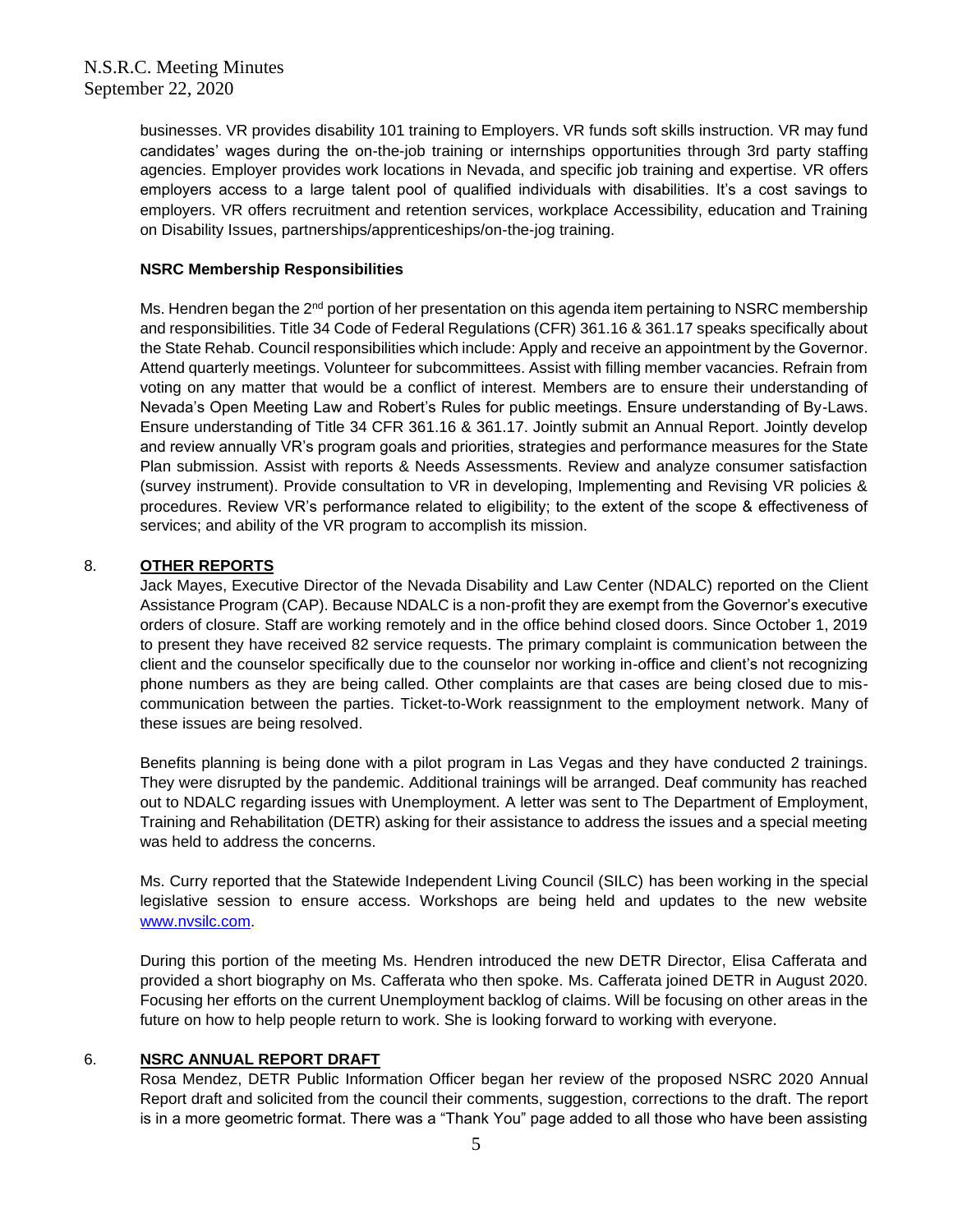during this unprecedented time. Pages 12, 13, 14 collaborations with VR's 3<sup>rd</sup> party cooperative arrangements Vocational Opportunities for Inclusive Career Education (VOICE) and Career Connect. These contracts were terminated as of July 1, 2020. The council agreed to include in the report. Page 31 fonts on map to be adjusted. Suggestion to label the pictures to ensure usage and accessibility with a screen reader. A suggestion was made to change the current colors throughout the report to go in harmony with VR's current colors of green and blue.

Allison Stephens made a motion to approve the format and content that VR staff and council members have made as discussed. David Nuestro seconded the motion. All in favor, none opposed, non-abstained, motion carried and draft approved.

## 7. **PROPOSED CHANGES TO THE REHABILITATION DIVIDION'S POLICY AND PROCEDURES MANUAL**

Faith Wilson, Rehabilitation Divisions, Quality Control Specialist II presented the following summarized changes:

**Note:** Minor changes, clarification or further instruction on current policy, as well as rearranging, reformatting, or changes in wording that don't change the essence of the policy etc. are not summarized below. Policy changes that affect other sections of the policy may not be summarized in each section; however, it will be noted in the main section. Changes were effective May 15, 2020 or earlier if specified in overview.

### **Section 1: Authority, Mission, Equal Rights and Residency**

*Advocacy: Added:* The Division's interpretation of advocacy and advocate on behalf of individuals with disabilities as described in the Commission on Rehabilitation Counselor (CRC) Code of Ethics is to provide support, service coordination and empowerment. The Division's interpretation does not obligate the Division to represent individuals with disabilities in their relationships or dealings with third parties, whether the relationship or dealings are legal or otherwise. Note: Other references to advocacy, advocating, and advocate updated throughout the P&P to be in line with the Division's interpretation. Outcome for Mediation.

*Federal Common Performance Measures:* Added the six primary indicators of performance per Section 116 of Workforce Innovation and Opportunity Act (WIOA); including description and RSA TAC-17-01 for guidance on them:

- Employment Rate 2nd Quarter After Exit
- Employment Rate Fourth Quarter After Exit
- Median Earnings 2nd Quarter After Exit
- Credential Attainment
- Measurable Skill Gain
- Effectiveness in serving employers

Workforce Innovation and Opportunity Act (WIOA)

*Mission, Vision, Core Values:* Rehabilitation Division updated Mission, Vision and Core Values

• Mission: Actively engaging with Nevada businesses to understand their employment needs; and creating innovative programs that develop the strengths, priorities, and talents of individuals with disabilities; ensuring that Nevada works for everyone.

- Vision: A skilled and inclusive Nevada workforce.
- Core Values:
	- o Integrity Be fearless to do the right thing.
		- o Respect Treat others with dignity.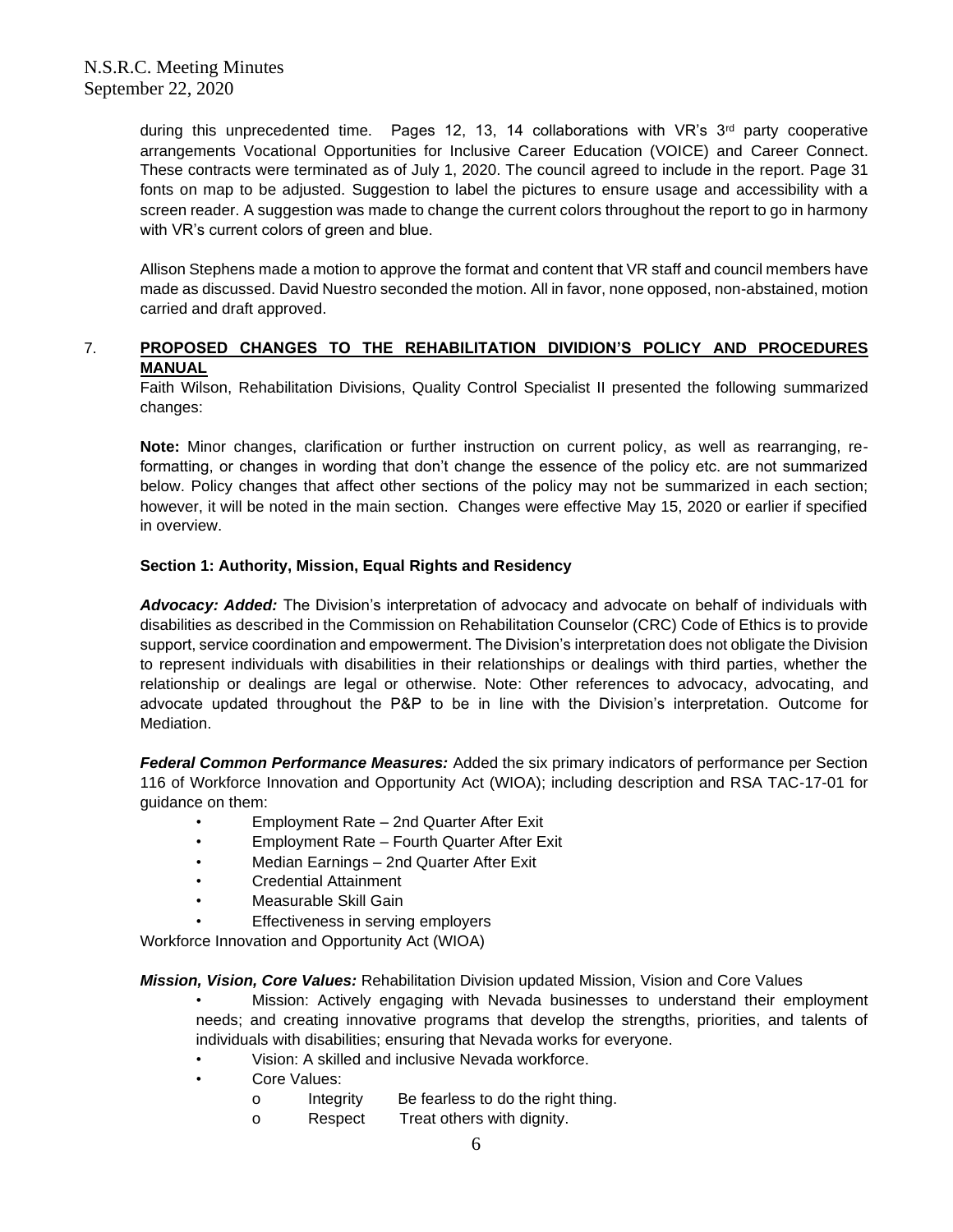- o Commitment Show up with intention every day.
- o Accountability Do your best in your actions and decisions.
- o Transparency Be open, ethical and trustworthy.
- o Optimism Believe you can.

#### **Section 8: Eligibility Determination for VR**

#### *Eligibility Extension:* Eligibility extensions are 30 days

• Eligibility extensions are to be completed for no longer than 30 days from the eligibility due date. However, in extenuating circumstances, additional 30-day extensions after the first 30-day extension may be completed with Rehabilitation Supervisor approval.

Ensures extensions are adequate and valid.

### **Section 10: Counseling and Guidance, Assessment of Vocational Rehabilitation Needs (AVRN) and Individualized Plan for Employment (IPE)**

*IPE extensions:* IPE development extensions are 30 days

- IPE development extensions are to be completed for no longer than 30 days from the IPE due date. However, in extenuating
- circumstances, additional 30-day extensions after the first 30-day extension may be completed with Rehabilitation Supervisor approval.
- Now processed in AWARE

Ensures extensions are adequate and valid.

*IPE Services:* Job Seeking Sills and Soft Skills references removed or changed to as applicable \*\* Note: Other references to job seeking skills and soft skills updated throughout the P&P as necessary

Expand that IPE services are to remove barriers to enable participants to obtain and/or maintain employment. Job Seeking Sills and Soft Skills are no longer mandatory; however, still need to be addressed and provided if needed. Clarify the why behind services.

*References to removed forms:* Removed the references to forms being removed from policy

- Finalizing the IPE Goal: Factors to Consider Worksheet
- Determining IPE Services: Factors to Consider Worksheet

\*\*Note: Other references to the above worksheets updated throughout the P&P as necessary Response to participants and counselor's thoughts that the forms are unconstructive and burdensome.

#### **Section 12: Scope of Services Overview**

*One-time secondary service under \$200:* Remove one-time secondary service under \$200 waiver to not be included in the IPE. \*\*Note: Other references to the one-time secondary service under \$200 updated throughout the P&P as necessary. VR case management system will not allow this; if a good or service is not in the IPE after plan development an authorization can't be processed.

### **Subsection 12.7: Vehicle or Home Modifications**

*Participant access to modified vehicle:* Reword vehicle modification checklist to stipulate the participant will have reasonable access to the vehicle for work related activities vs the duration of the IPE. Ensures participant has access to the modified vehicle.

### **Subsection 12.8: Maintenance and Services to Family Members**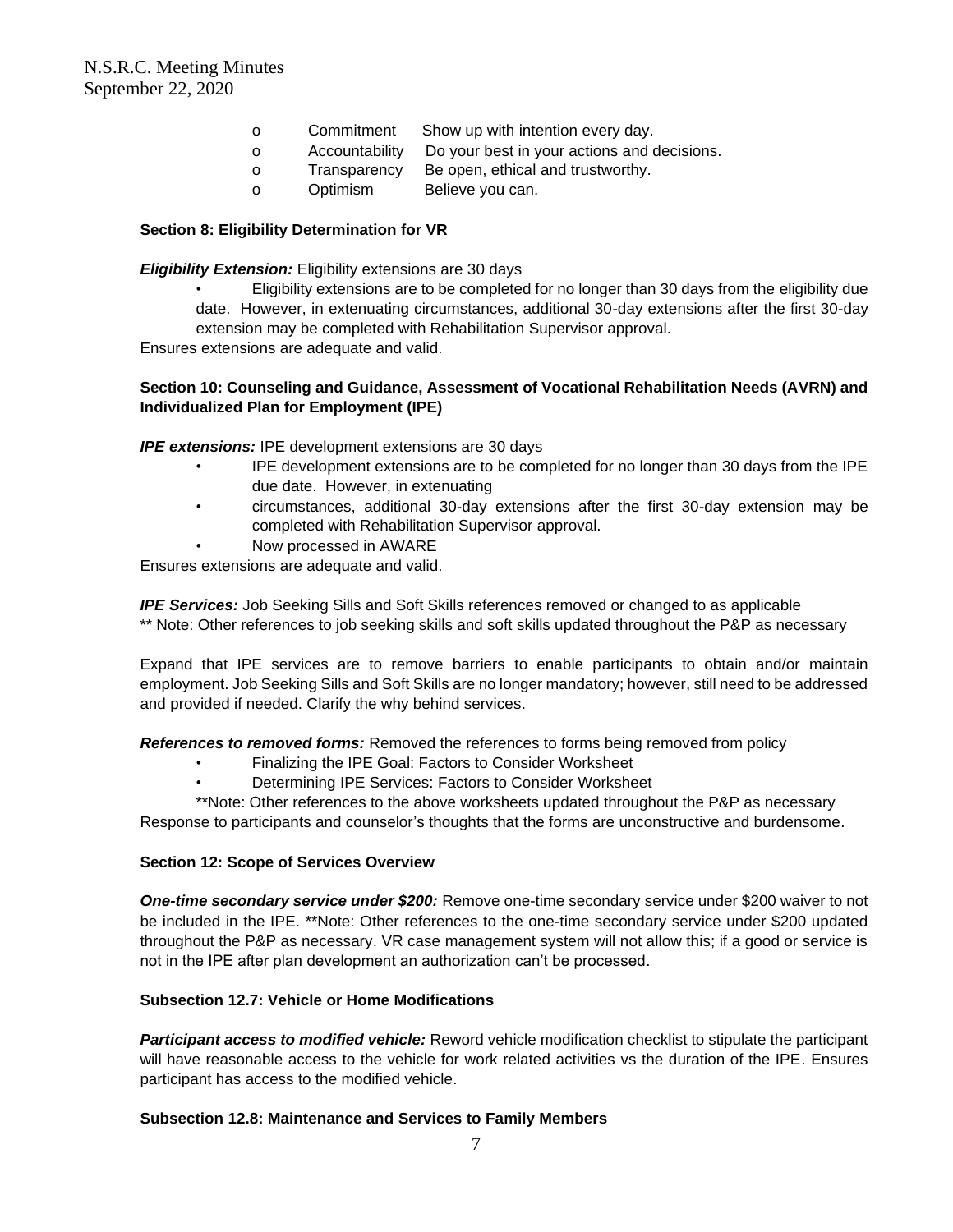*Security Deposit:* Change security deposit to: Housing fees that are reasonable and within the law of the relocation area. Remove: "or charges for the initiation of utilities". Meet the needs of the individual based on the relocation area.

## **Section 15: Self-Employment**

*Business Enterprise of Nevada Program:* Changes to BEN. Added for VR to assist with business licensing fees, sales tax permit, health inspection fees and workman's compensation insurance fees for the operator, but not to exceed \$2,000. All other expenditures must adhere to procedures found in other sections of this manual, including Section 18. Decrease the financial burden on an operator.

## *Agency/Outside Reviews of Self-Employment Plans:* Changes to the review requirements:

- Change that all self-employment plans will be reviewed by the Self-Employment Panel including those under \$2,000.
- Change Panel members to be Chief of Program Services, District Manager of the corresponding District, and Business Development Manager.
- If additional expenditures or services are required on the self-employment plan, it needs to be resubmitted to both the Self-Employment Panel and Committee for approval at the appropriate IPE Approval Limits (per section 18) Updates to the process for review:
- Documentation submitted 10 days prior to the panel meeting to the Administrative Assistant IV
- Panel convenes first Tuesday of the month
- RC, and as appropriate, participant and their representative will present the selfemployment plan to the panel vs opportunity to participate
- The review panel will either approve it or not, if not, the plan will need to be re-submitted for reconsideration at a subsequent meeting
- After the Self-Employment Panel review and approval, the counselor will submit the case for Committee approval at the appropriate IPE Approval Limits (per section 18).

Ensures self-employment ventures are viable and plans are thorough. Streamline process, reduce timeframe, and increase participant and their representative participation.

## **Section 18: Purchases and Payments of Goods and Services, Authorizations, Cash Pays and Authority Levels**

*Goods \$4,999.99 or less:* Update: 3 quotes are required for goods \$4,999.99 and less. Required by State Administrative Manual (SAM) and Nevada Revised Statutes (NRS).

### *Review of IPE's Prior to IPE Signatures:* Spending Authority and IPE Approval Limits

- Process tested and refined
- \*\*Note: Other references to Spending Authority and IPE Approval Limits updated throughout the P&P as necessary

Ensure expenditures and IPE services are appropriate and meet P&P requirements Increase in spending authority levels effective 2/25/20 edits below: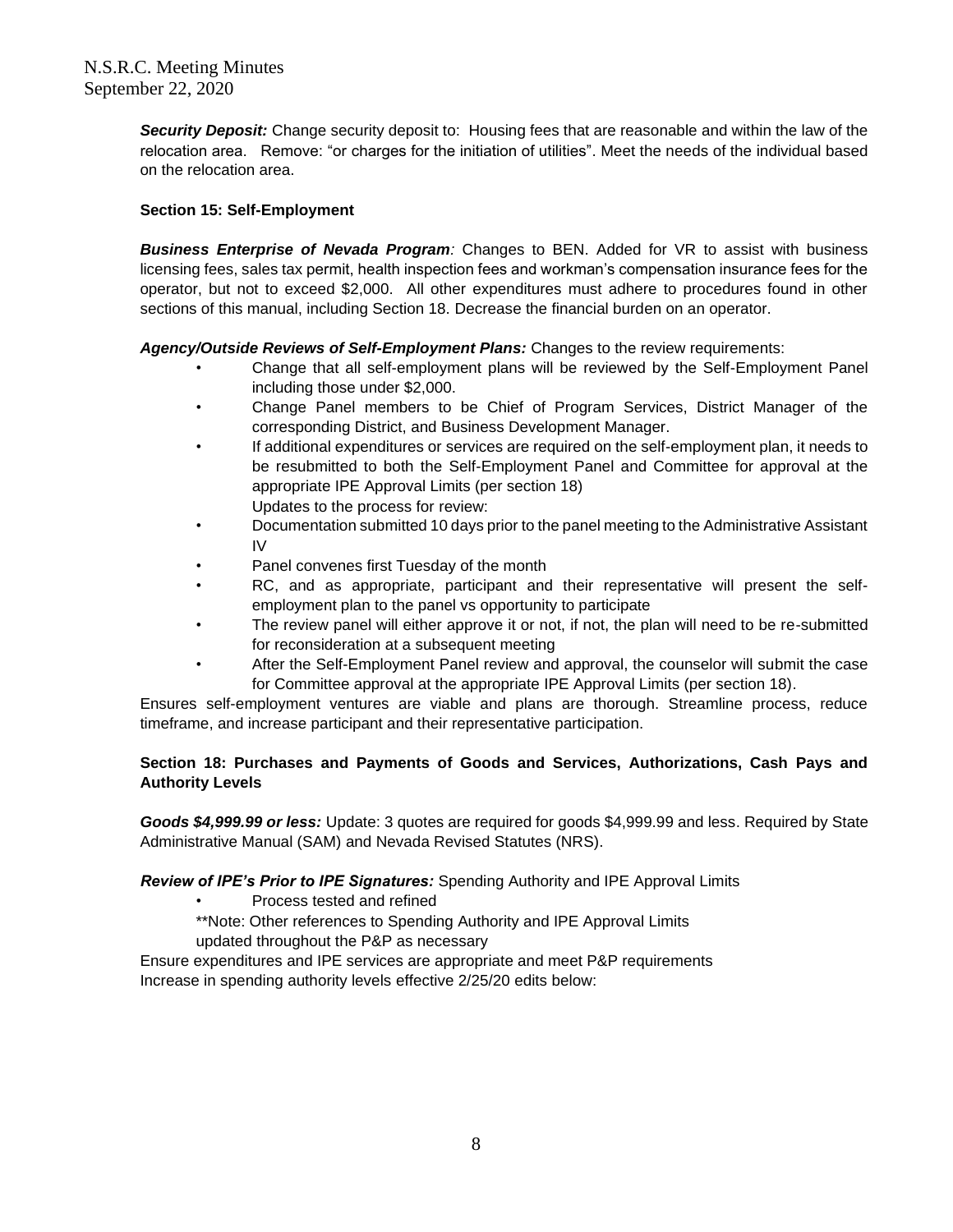# Spending Authority and IPE Approved Limits found in P&P Section 18 (pages 13- $15$ ).

The following <u>two charts d</u>elineates the requirements for a higher-level review of an IPE <u>before obtaining IPE signatures</u>.

| <b>Job Title</b>              | <b>Cumulative IPE (Costs to the Agency) Spending</b><br>Limits |
|-------------------------------|----------------------------------------------------------------|
| New Rehab Counselor           | $$0*$                                                          |
| Rehab Counselor I, II and III | Up to \$19,999                                                 |
| <b>Rehab Supervisor</b>       | Up to \$24,999                                                 |
| District Manager              | Up to \$34,999                                                 |
| Chief of Programs             | Up to \$39,999                                                 |
| Deputy Administrator          | Up to \$49,999                                                 |
| Administrator                 | \$50,000 and over                                              |

| <b>Review Level</b>                                                    | <b>IPE Approval Limits</b>                                                                                                                                                                                                                                                                                                                                                                                                                                                                                                                                                                                  |
|------------------------------------------------------------------------|-------------------------------------------------------------------------------------------------------------------------------------------------------------------------------------------------------------------------------------------------------------------------------------------------------------------------------------------------------------------------------------------------------------------------------------------------------------------------------------------------------------------------------------------------------------------------------------------------------------|
| Committee<br>(Administrator, Program<br>Deputy & Operations<br>Deputy) | Any plan \$40,000 or over<br>٠<br>Any graduate training seeking Master's Degree or any post-graduate<br>training beyond a Master's Degree (doctorate level degrees)<br>Any plan requiring a vehicle or residential modifications<br>Any residential independent living programs, in or out-of-state<br>Any Self-Employment Plan (after review and approval by Self-<br>٠<br>Employment Panel)<br>Any plan including out-of-state travel<br>Any 4-year out-of-state college degree plan which requests<br>agency funds for tuition<br>Any plan including assistance with initial costs to purchase a vehicle |
| <b>Bureau Chief</b><br>(if unavailable Program<br>Deputy Admin)        | Any plan \$35,000-39,999<br>٠<br>Any plan that includes purchase of a single good or service of<br>٠<br>\$8,000 or more                                                                                                                                                                                                                                                                                                                                                                                                                                                                                     |
| District Manager<br>(if unavailable Bureau<br>Chief)                   | Any plan \$25,000-\$34,999<br>٠<br>Any 4-year college degree plan which requests agency funds for<br>٠<br>tuition<br>Any plan that includes purchase of a single good or service over<br>٠<br>\$5000-\$7,999<br>Any plan including long-distance in-state travel<br>٠<br>Any plan that includes a surgery<br>٠                                                                                                                                                                                                                                                                                              |
| Rehabilitation<br>Supervisor                                           | Any plan \$20,000-\$24,999<br>٠<br>Any plan with vocational or academic training that is <b>not</b> included on<br>٠<br>the Eligible Training Provider Listing (ETPL) that is longer than 12                                                                                                                                                                                                                                                                                                                                                                                                                |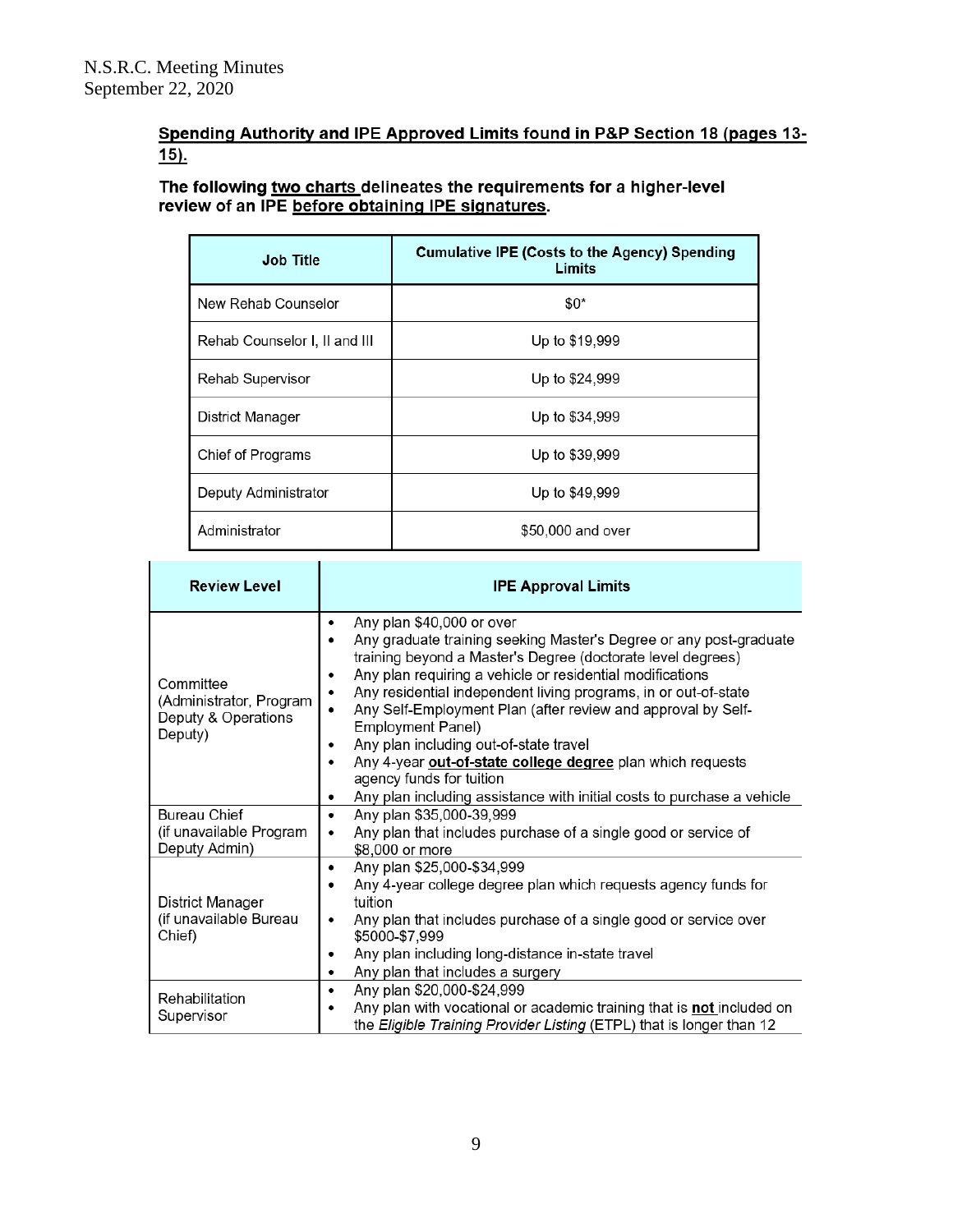| (if unavailable District<br>Manager)                                                                                                                                                                                                                                                                                                                                                                                                                                                                                                                                                                                                               | weeks and results in an industry recognized credential, (NOTE:<br>ETPL trainings for certificates do not need to be approved unless<br>they are for a 2-year AA college degree program)<br>https://www.employnv.gov/vosnet/drills/program/ApprovedPrograms.<br>aspx<br>Any 2-year/AA degree college degree seeking plan which requests<br>agency funds (tuition)<br>Any automobile repairs; (Exception for Tires - No approval required)<br>Any provision of maintenance services for food and shelter                                                                                                                                                                                                                                                                                                                                                                                                                                                                                                           |  |
|----------------------------------------------------------------------------------------------------------------------------------------------------------------------------------------------------------------------------------------------------------------------------------------------------------------------------------------------------------------------------------------------------------------------------------------------------------------------------------------------------------------------------------------------------------------------------------------------------------------------------------------------------|------------------------------------------------------------------------------------------------------------------------------------------------------------------------------------------------------------------------------------------------------------------------------------------------------------------------------------------------------------------------------------------------------------------------------------------------------------------------------------------------------------------------------------------------------------------------------------------------------------------------------------------------------------------------------------------------------------------------------------------------------------------------------------------------------------------------------------------------------------------------------------------------------------------------------------------------------------------------------------------------------------------|--|
| ** Approval not required for trail semesters                                                                                                                                                                                                                                                                                                                                                                                                                                                                                                                                                                                                       |                                                                                                                                                                                                                                                                                                                                                                                                                                                                                                                                                                                                                                                                                                                                                                                                                                                                                                                                                                                                                  |  |
| Counselors:<br>Please email all IPE approval requests to AA IV, Javier Fernandez (j-fernandez@detr.nv.gov).<br>Provide the following documentation to Javier; Client name, Case #, IPE and amount,<br>$\bullet$<br>summary of case, disability and services requested, the level at which the IPE must be<br>approved, any other relevant information you wish to provide.<br>Javier will forward it on to the appropriate approving authority and get it back to you.<br>٠<br>When the Committee reviews a case, the counselor will be asked to be present during the<br>٠<br>meeting to provide a clear overview and answer Committee questions. |                                                                                                                                                                                                                                                                                                                                                                                                                                                                                                                                                                                                                                                                                                                                                                                                                                                                                                                                                                                                                  |  |
| <b>Requests:</b><br>$\bullet$<br>$\bullet$<br>following scheduled meeting.                                                                                                                                                                                                                                                                                                                                                                                                                                                                                                                                                                         | Will not follow the chain of command but go directly to the person responsible for approving the<br>plan (i.e. if there is a plan involving a 4-year out-of-state college degree, counselor would send<br>the request to Javier; Javier will send directly to the Bureau Chief).<br>In some instances, approvals will be by a committee of the Administrator and one program staff<br>(either Bureau Chief or Deputy of Programs) and one operations staff (either Deputy<br>Administrator or MA IV). The committee will meet weekly.<br>The approving authority will review the request within 8 business days, enter a case note, and<br>notify the counselor of such. (For all IPE plans not going to the committee) All cases going to<br>the committee will be reviewed on the designated committee meeting day.<br>All plans that are submitted to the committee will need to be submitted by COB the day before<br>the meeting which are held on Tuesdays at 2:00pm. Otherwise they'll be reviewed at the |  |

Note: VR has established a preference for in-state public institutions; all post-secondary, vocational and academic training must adhere to this policy as described in Subsection 12.5 Post-Secondary Education and Training at Vocational Training Facilities.

*Federal regulations (34 CFR 361.56 and CFR 361.47)*: Updates for cases closed with an employment outcome

- Supporting documentation for start date of employment in primary occupation and wage information. This documentation is required at the beginning of employment and at or near case closure. At closure need to verify employment status; still working. Examples are provided.
- Updates on communication and requirements by the counselor at or near 90 days prior to closure to ensure meeting federal regulations
- \*\*Note: Other references to closures updated throughout the P&P as necessary.

Updates in response to RSA corrective action to ensure VR meets federal regulation requirements for cases closed with an employment outcome

### Page 3-4.…addition

• The participant's file contains supporting documentation for start date of employment in primary occupation and wage information. This documentation is required at the beginning of employment and at or near case closure. At closure need to verify employment status; still working. Examples of supporting documentation: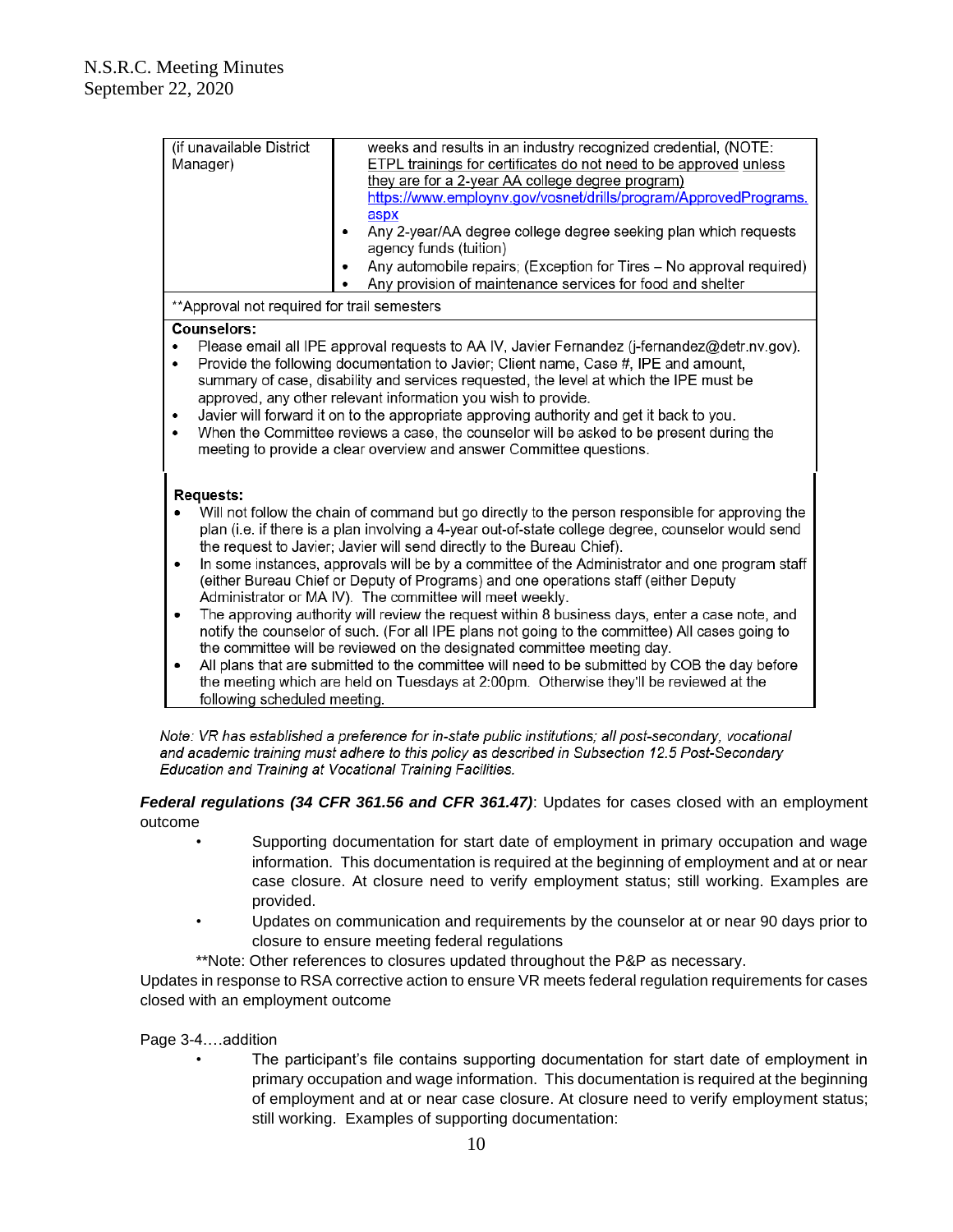- ➢ Verification of Employment (VOE) and VOE Job Retention forms signed by the employer and participant that includes the participant's start date and hourly wage rate or annual salary.
- $\triangleright$  Pay Stub identifying the participant's start date and hourly wage rate or -annual salary.
- $\triangleright$  Copy of participant's bank statement verifying electronic payroll deposit from employer and a detailed case notes by the counselor in the case service record that includes the employment start date, hourly wage rate or annual salary and justification for the participant not providing Pay Stub.
- ➢ Detailed case notes by the counselor in the case service record that includes the employment start date, hourly wage rate or annual salary, the date verification was received and justification for the participant not providing formal documentation.
- $\triangleright$  Self- employment worksheets indicating the participant's start date and earnings.
- ➢ Verification received from employer (as appropriate) that documents the employment start date and wage information is placed in the case service record; including date of verification or copy of email, fax, or letter.

#### Page 4…. reworded

The above criteria must be documented in the case file before the case can be closed. Division staff must communicate directly with the participant to obtain accurate information prior to closure. The counselor must personally verify the participant is satisfied with and performing well in employment at or near 90 days prior to closure. A job developer's verification of employment is not a substitute for the counselor having direct contact with the participant. The criteria as indicated above are recorded in the AWARE Closure page and the conversation with the participant will be documented in case notes. Effective 3/5/20.

### 9. **RSA MONITORING REPORT**

Ms. Hendren began her report on the findings on the responses of the monitoring report for Nevada Bureau of Vocational Rehabilitation and Supported Employment Programs. Two quarterly responses have been submitted thus far. There was a total of 6 findings. Each finding is broken down into sections.

## **Corrective Action Plan Responses for Nevada Rehabilitation Division**

### **Finding 1 - Untimely Development of the IPE**

*Finding:* NBVR did not develop IPEs within 90 days from the date of eligibility determination for each individual.

*Mandated Corrective Action:* NBVR must assure that it will meet the requirements of 34 C.F.R. §§ 361.45 and 361.46 for the development and approval of IPEs in a timely manner for each individual determined to be eligible for VR services, but not later than 90 days after the date of eligibility determination, unless the VR counselor and the eligible individual agree to the extension of that deadline to a specific date by which the IPE must be completed.

### **Agency Planned Corrective Action Steps Corrective action 1.1**

*Action:* Assess and evaluate current procedures for tracking and monitoring counselor performance and efficient practices used by high performing VR counselors and supervisors to ensure timely IPE development, including the use of case management tools for, and supervisory review of, timely IPE development.

*Standard to be met and method of evaluation:* NBVR needs a report to track compliance of 90 days for IPEs. This can be accomplished with the Aware VR Aging Report. Supervisors and Managers will review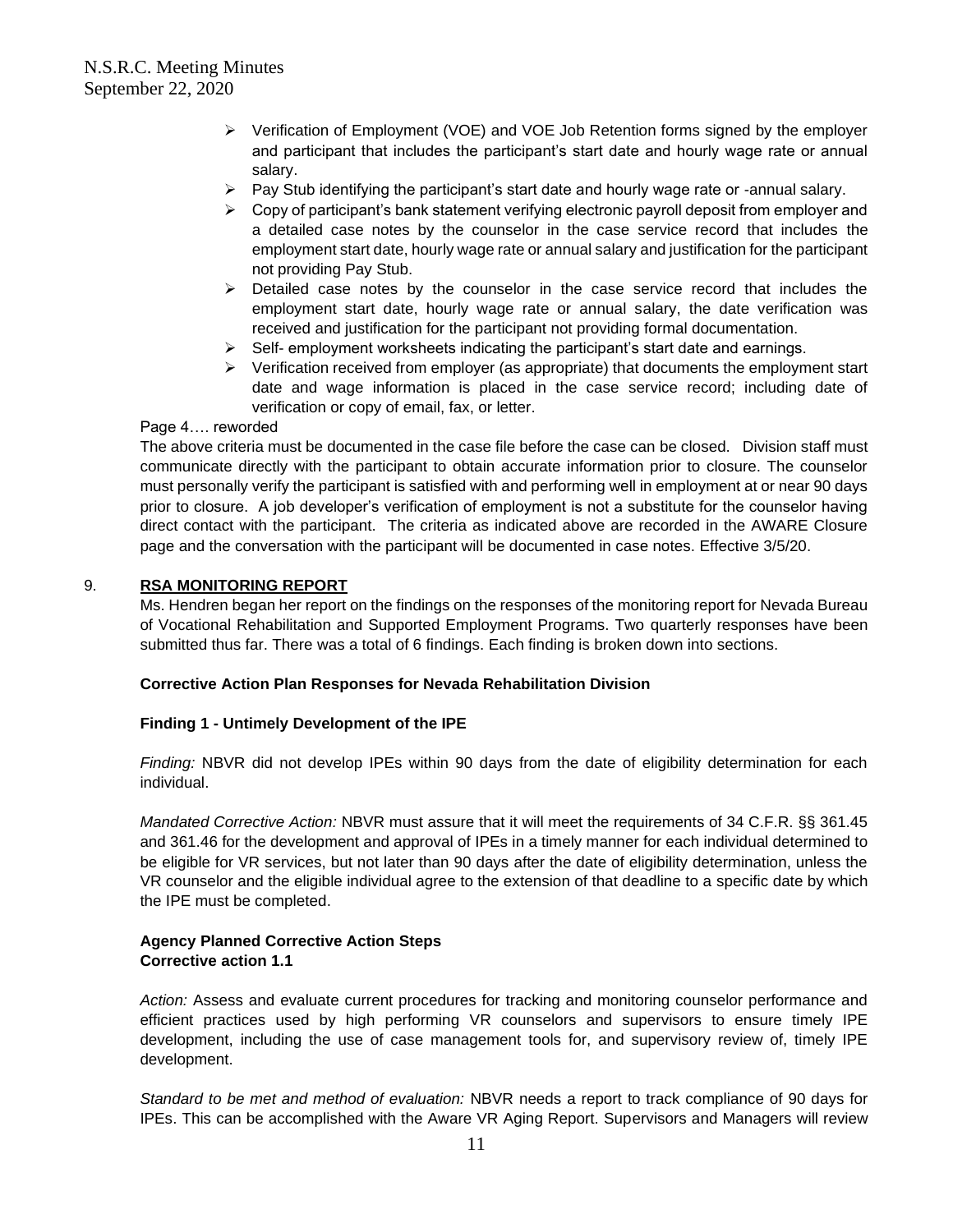all cases in eligible status from the Aging Report each week to determine compliance with IPE timeframes. Aware allows staff to track due dates of IPEs & prompts for due dates.

Planned start date: 01/02/2020 Actual start date: 01/02/2020 Projected completion date: 06/30/2020 Actual completion date: 04/30/2020 Quarterly updates:

- April 30, 2020 Supervisors are utilizing Aging Reports within the AWARE case management system weekly to ensure that IPEs are developed within 90 days. In addition, supervisors are acting through directive communication with staff when IPEs are not yet developed by the 80th day.
- July 31, 2020 Resolved on April 30, 2020.

### **Corrective action 1.2**

*Action:* Develop goals and strategies to improve VR counselor performance specific to timely IPE development.

*Standard to be met and method of evaluation: NBVR* will require new counselors to take training on e-Rehab related to IPEs. All counselors will take this training annually as a refresher. Supervisors & Managers will review the Aging report. They will notify counselors to act on cases without an IPE at 80 days, including completion of the IPE or an extension. Based upon QA case reviews, Supervisors & Managers will develop goals and strategies on common issues noted in the reviews & utilize high performing counselors as part of training & mentoring to others.

Planned start date: 01/02/2020 Actual start date: 01/02/2020 Projected completion date: 10/31/2020 Actual completion date: Quarterly updates:

- April 30, 2020 Please see attached "Training Tracker Updated 3-30-20" which is illustrated in columns "O" and "P" staff who have taken e-Rehab training. Nevada VR has contracted to update our e-Rehab training series, due to be completed by 7/13/20. Therefore, staff have not had access to e-Rehab while it's been under construction. The attached list called "Staff needing e-Rehab" lists all new hires since January 1, 2019 who need to take the new e-Rehab training, as well as existing staff that still need to take it as an annual refresher.
	- July 31, 2020 The e-Rehab updates were initially completed on July 16, 2020. Small issues were noticed, and revisions were then made with the final product completed on July 27, 2020. On July 23, 2020 the Deputy Administrator sent an email to statewide managers informing them that e-Rehab was complete and reminding them of the requirement of all new staff, upon hire, and all staff annually, to complete e-Rehab. Administration is tracking e-Rehab completion for all staff along with all other

training requirements and will submit the list of staff completers to RSA in NBVR's next quarter's response.

#### **Corrective action 1.3**

*Action:* Comply with 34 C.F.R. §§ 361.45(a)(1) and (e) to ensure IPEs are developed within the statutory 90-day time frame from the date of eligibility determination. Standard to be met and method of evaluation: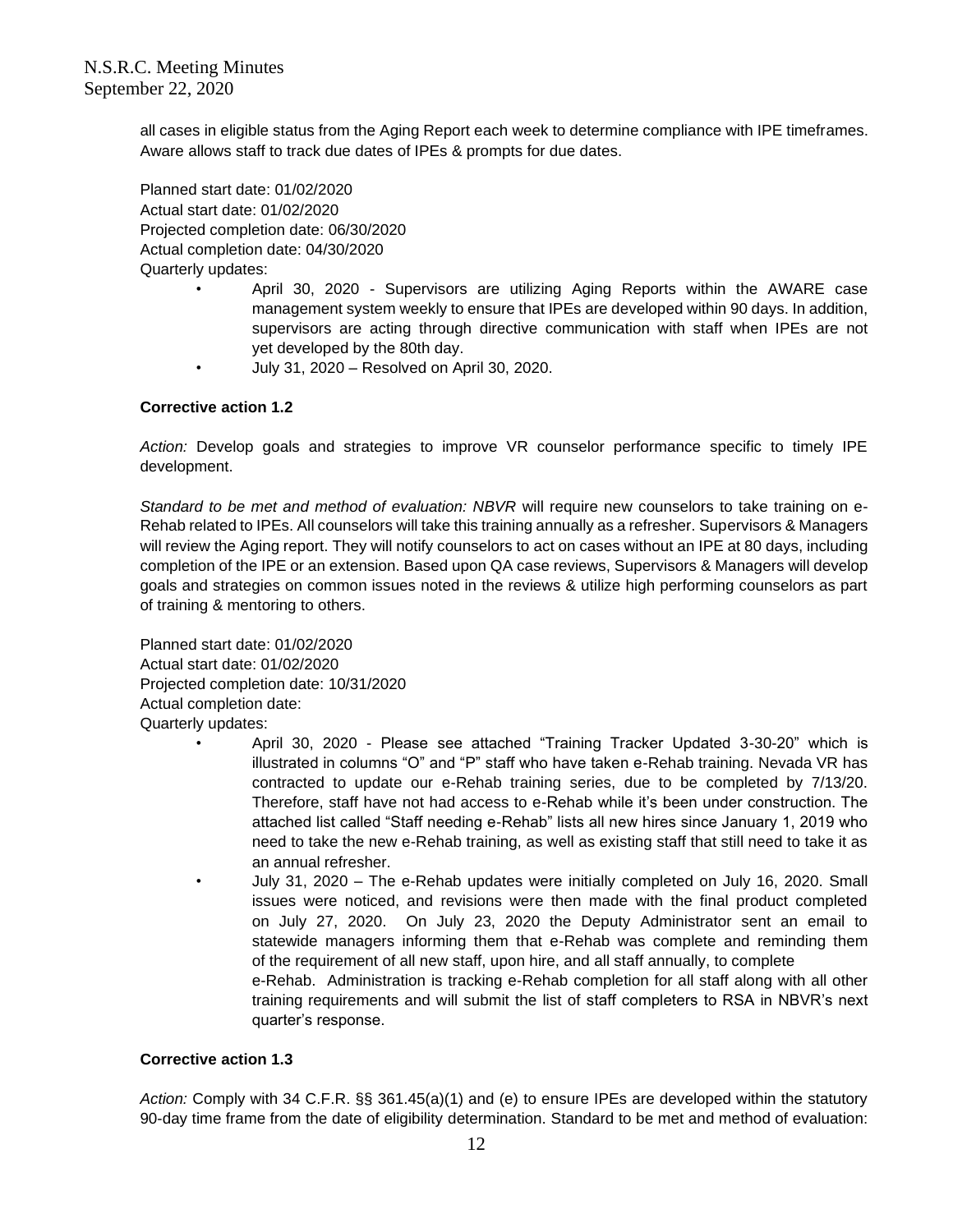NBVR will achieve 90 percent compliance for the 90-day timeline to develop IPEs, illustrated by a quarterly report showing two consecutive quarters meeting or exceeding this standard. Planned start date: 01/02/2020 Actual start date: 01/02/2020 Projected completion date: 06/30/2020 Actual completion date: 03/31/2020 Quarterly updates:

- April 30, 2020 As illustrated in the attached spreadsheet called, "Days-Eligible-To-Plan\_20200402\_FINAL," Nevada reviewed IPE development for all staff for the 2nd and 3rd quarters of PY2019 for compliance of plans developed within 90 days of the eligibility date or with approved, timely extensions. Nevada achieved 90% compliance in the 2nd quarter and 91% in the 3rd quarter.
- July 31, 2020 Resolved on March 31, 2020.

### **Finding 2 - Internal Controls for Case File Documentation**

*Finding:* NBVR's internal controls did not ensure that case files adhere to the record of service requirements at 34 C.F.R. § 361.47. Specifically, the internal controls did not ensure that NBVR adheres to the requirements for closing the record of services of an individual who has achieved an employment outcome pursuant to 34 C.F.R. § 361.56.

*Mandated Corrective Action:* NBVR must developed and implemented internal controls to ensure the service record requirements at 34 C.F.R. § 361.47 are being met. Specifically, the internal controls must ensure the following requirements are met: the development and amendment of the IPE pursuant to 34 C.F.R. § 361.45; and the requirements for closing the record of services of an individual who has achieved an employment outcome pursuant to 34 C.F.R. § 361.56.

## **Agency Planned Corrective Action Steps Corrective action 2.1**

*Action:* Develop internal control policies and procedures to ensure that the provisions of 34 C.F.R. § 361.47 have been met and through service record documentation, the requirements at 34 C.F.R. §§ 361.56 are met.

*Standard to be met and method of evaluation:* NBVR will develop procedures to ensure the documentation requirements of CFR 361.47 and 361.56 are met before a case closes. NBVR will provide these procedures to RSA for review and approval.

Planned start date: 01/02/2020 Actual start date: 01/02/2020 Projected completion date: 06/30/2020 Actual completion date: 03/05/2020 Quarterly updates:

- April 30, 2020 Nevada has updated its Participant Services Policy and Procedures Manual for Section 19 "Closures" to ensure the provisions of CFR 361.47 and 361.56 are met before a case closes. See attached new procedures document called, "19\_Closures (effective date 03-05-2020) highlighted." The changes to Section 19 to satisfy this finding are highlighted green.
- July 31, 2020 Resolved on March 5, 2020

#### **Corrective action 2.2**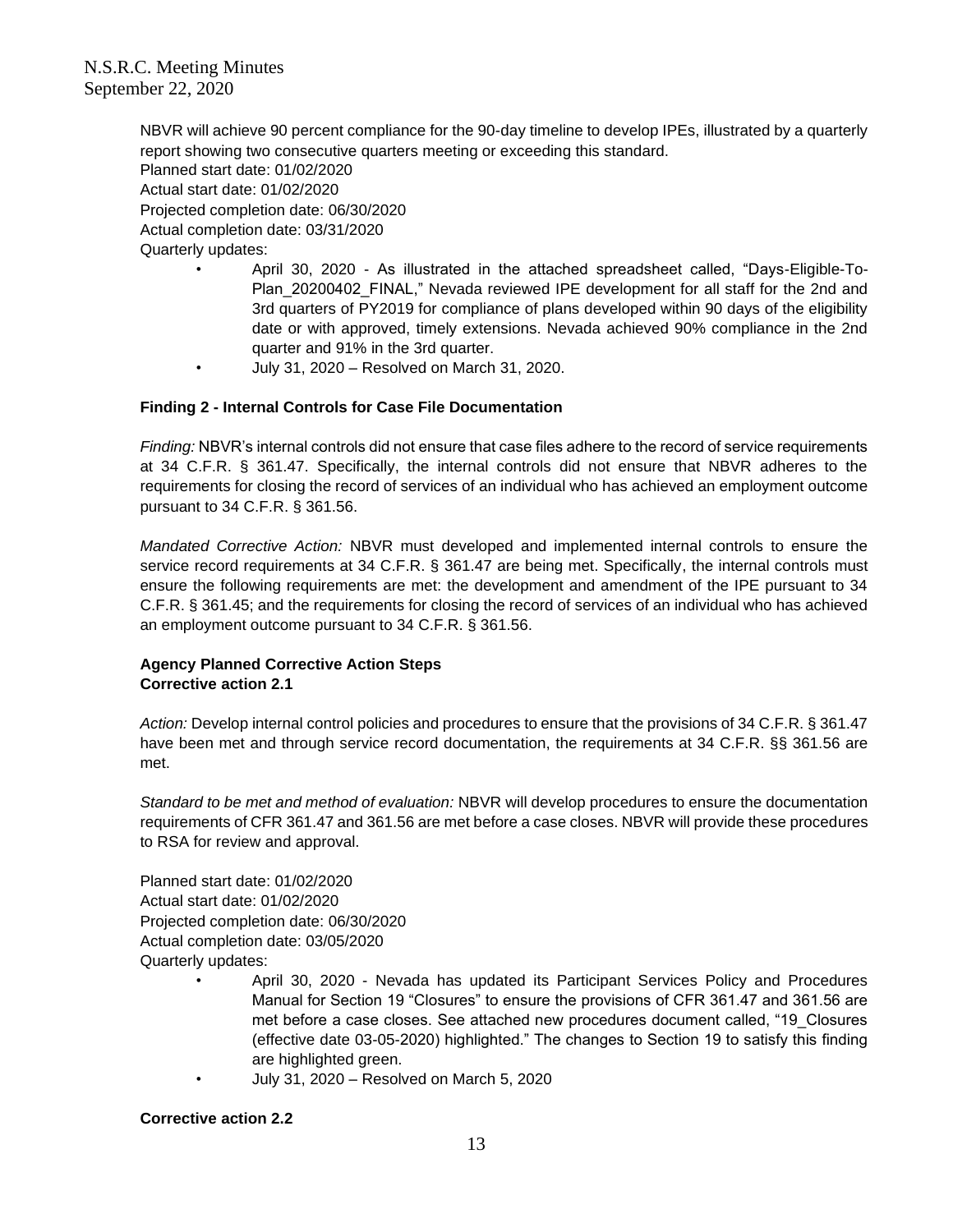*Action:* Review current internal control mechanisms for effectiveness and adjust the internal controls as necessary.

*Standard to be met and method of evaluation:* NBVR Supervisors & Managers will review 2 open cases in employed status per counselor to review closure documents each month to ensure NBVR procedures are followed in compliance with CFR 361.47& 361.56 & address with staff as needed. NBVR will achieve 90% compliance for meeting case closure and documentation requirements, illustrated by spreadsheets kept of the monthly reviews, showing 6 months meeting all case closure and documentation requirements.

Planned start date: 01/02/2020 Actual start date: 01/02/2020 Projected completion date: 10/31/2020 Actual completion date: Quarterly updates:

- April 30, 2020 Nevada has developed two tools which were just shared with program staff on 3/09/20. Please see attached "Case Closure- case review 3-2020," which is the matrix supervisors will use to review two cases per month, per counselor across the nine mandatory requirements that must be met for successful case closure, and "Closure Case Review Monitoring 3-2020" which explains the federal requirements. These tools are now being used to monitor for appropriate case closure documentation. We will have data to report next quarter.
- July 31, 2020 Using the tools identified in the April 30, 2020 update, Nevada reviewed 2 cases per month from all cases that had a closure in that month for the quarter ending June 30, 2020. The standard to be met in compliance with CFR 361.47 & 361.56 was that NBVR would achieve 90% compliance for meeting case closure and documentation requirements for 6 months. NBVR achieved 90.32% compliance statewide for the first three months of tracking this metric. (See attached "RSA Monitoring Summary for 2.2").

### **Corrective action 2.3**

*Action:* Review current mechanisms used to collect and aggregate the results of these reviews and use the results to inform the training and evaluation of staff.

*Standard to be met and method of evaluation:* NBVR will use the results of the case reviews/spreadsheets to inform one or more trainings and for the evaluation of counseling staff and provide training sign-in sheets to RSA. NBVR will also provide the case review instrument from the statewide case reviews in May 2020, illustrating improvement in closure documentation.

Planned start date: 01/02/2020 Actual start date: 01/02/2020 Projected completion date: 10/31/2020 Actual completion date: Quarterly updates:

- April 30, 2020 Unfortunately, due to the COVID-19 pandemic, Nevada closed all nonessential agencies on March 16, 2020 and these remain closed. Nevada VR was considered non-essential. Thus, there is insufficient data currently available to inform future trainings. Additionally, the statewide case review was not scheduled to be conducted this quarter. It is slated for May 2020.
- July 31, 2020 Although NBVR met the 90% compliance requirement, in order to reinforce the practice with our new and existing staff, NBVR Administration is working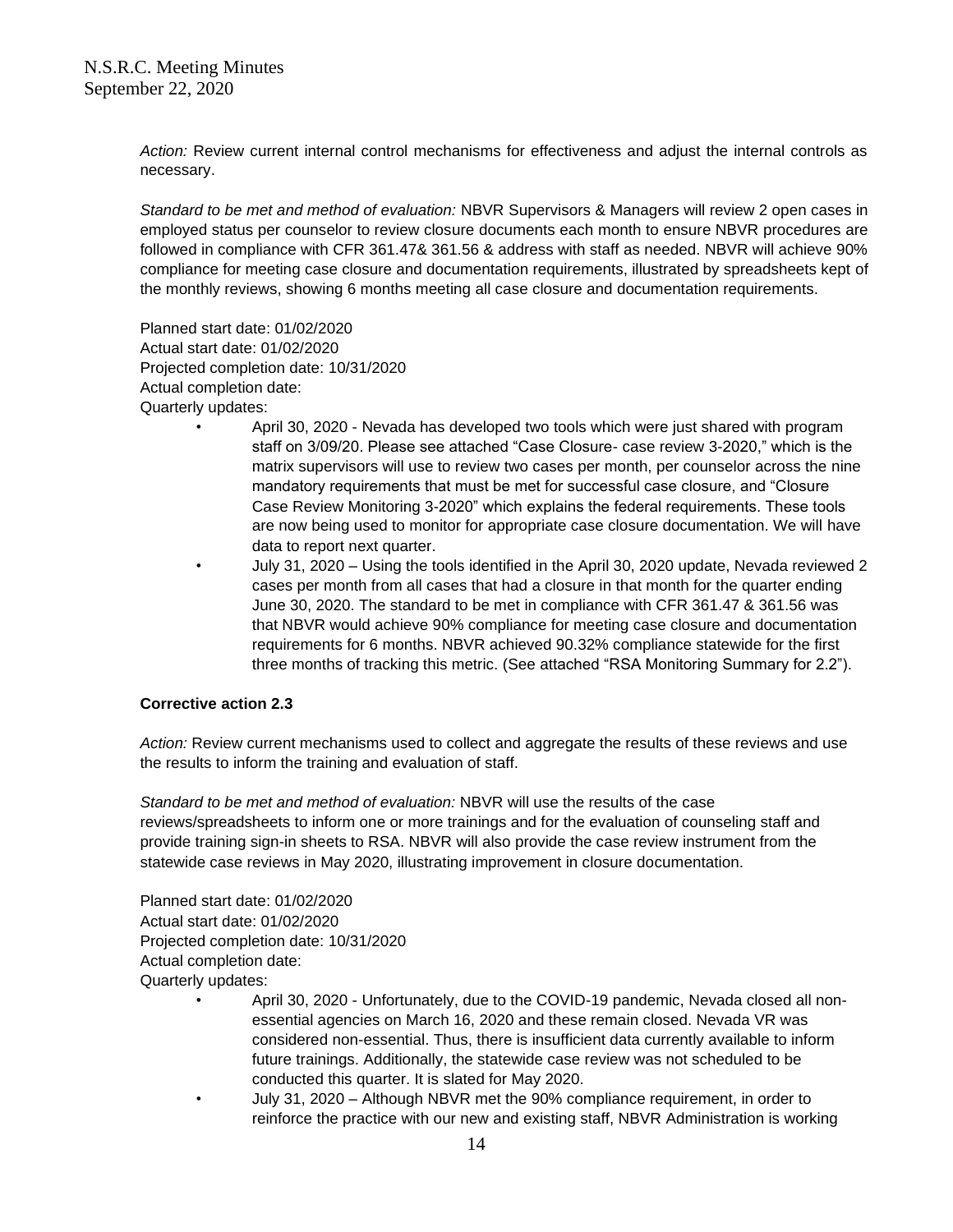with their Statewide Trainer to develop a formal training on the aspects of CFR 361.47 & 361.56 which define expectations for quality case closures. This training will be recorded and archived to ensure the ability to reinforce this training and closure expectations into the future.

#### **Finding 3 - Prior Approval Not Obtained**

*Finding:* NBVR must obtain prior written approval from RSA before purchasing items requiring prior approval in accordance with 2 C.F.R. §§ 200.407 and 200.439.

*Mandated Corrective Action:* NBVR must demonstrate it meets the prior approval requirements pursuant to the Uniform Guidance (2 C.F.R. § 200.407) and develop and implement written procedures for determining the allowability of costs in accordance with Subpart E — Cost Principles within Uniform Guidance (2 C.F.R. § 200.302(b)(7)).

## **Agency Planned Corrective Action Steps Corrective action 3.1**

*Action:* Develop and implement policies and procedures, as well as a written internal control process, including a monitoring component, to ensure ongoing compliance with the prior approval requirements, including those in RSA Technical Assistance Circular (TAC) - 18-02.

*Standard to be met and method of evaluation:* NBVR contracted with Strategic Progress, LLC, an entity that provides grant development & management. They are developing a Prior Approval policy, guidelines, and internal controls document for NBVR, as per federal laws, regulations and the recent FAQ. • A draft version of the Prior Approval policy/internal controls document with some of the elements completed will be provided to RSA for review and feedback. A final policy/internal controls document will be provided to RSA for review and approval.

Planned start date: 01/02/2020 Actual start date: 01/02/2020 Projected completion date: 10/31/2020 Actual completion date: Quarterly updates:

- April 30, 2020 Please see attached draft Prior Approval policy, guidelines, and internal controls document called, "Policy Implementation Tool-kit - 06 March 2020." This document is still in development.
- July 31, 2020 Due to the nationwide pandemic and Nevada's declaration of emergency, work on the Prior Approval policy, guidelines and internal controls document by Strategic Progress, LLC was paused. It has since restarted, but a final Prior Approval document is not yet complete. NBVR should be able to provide the complete document in its next quarter's response to RSA.

## **Finding 4 - Obligations and Expenditures Not Properly Assigned**

*Finding:* NBVR did not meet the obligation and expenditure requirements in 2 C.F.R. § 200.71 and 34 C.F.R. § 76.707. NBVR did not assign obligations and expenditures to the correct Federal award in accordance with 34 C.F.R. § 361.12, 2 C.F.R. §§ 200.77, 200.302, 200.303(a), 200.309, and 34 C.F.R. § 76.702.

*Mandated Corrective Action:* NBVR must be in compliance with the Federal requirements in 34 C.F.R. §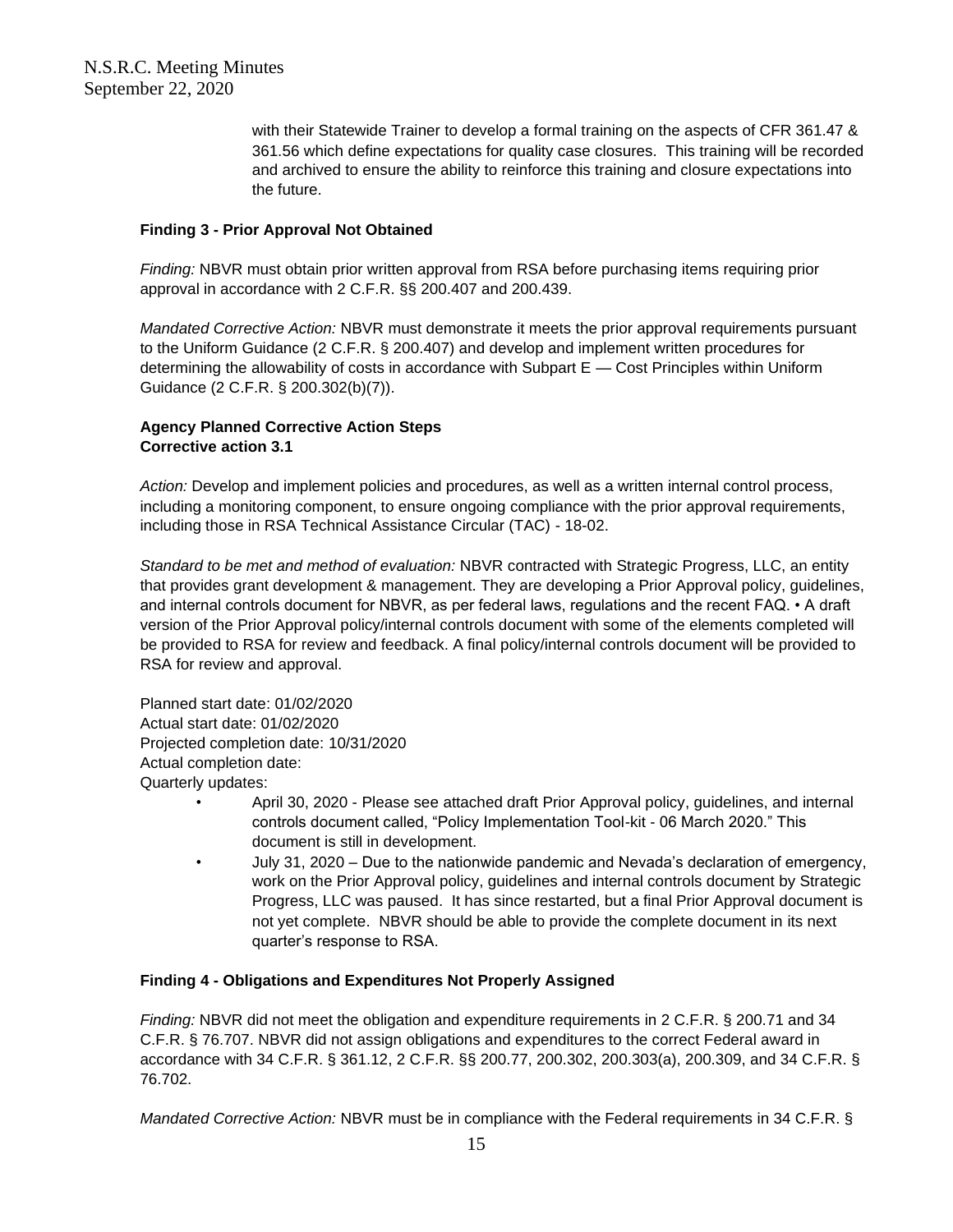361.12, 34 C.F.R. § 76.702, and 2 C.F.R. § 200.302 to accurately account for and report non-Federal and Federal obligations and ensure expenditures are paid from the correct Federal award for the VR award. Additionally, the agency must develop sufficient internal controls to ensure that: 1) obligations and expenditures assigned to a FFY are only for allowable costs under the DSU's approved State plan during the period of performance of the award; 2) all obligation dates are correctly recorded in the agency's accounting system and assigned to non-Federal and Federal sources; and 3) all non-Federal and Federal obligations and expenditures are accurately reported on the appropriate Federal Financial Reports for the appropriate awards.

# **Agency Planned Corrective Action Steps Corrective action 4.1**

*Action:* Make requisite revisions to its financial data collection and analysis process to bring it into compliance so that NBVR can— • Ensure all Federal and non-Federal obligations (TPCA contracts, VR services purchased through authorizations, and personal services by NBVR employees) are properly accounted for and obligated to the correct funding source and FFY award in the agency's financial management system; • Account for and accurately liquidate all expenditures from the correct FFY award, commensurate with the period of performance for the corresponding obligations based on when they were assigned; and • Accurately report non-Federal and Federal obligations and liquidations on the SF-425 report for the corresponding period of performance for Federal awards.

*Standard to be met and method of evaluation:* NBVR's new Management Analyst IV is now a fiscal back up for the Operations Deputy and is responsible for fiscal oversight of NBVR's TPCAs, including monitoring. The position was filled on October 7, 2019. • NBVR will develop and submit to RSA for review and approval, written policies, internal controls documents and training materials that it will use to assist our TPCA partners.

Planned start date: 01/02/2020 Actual start date: 01/02/2020 Projected completion date: 06/30/2020 Actual completion date: 07/31/2020 Quarterly updates:

- April 30, 2020 In Nevada's new case management system, AWARE, new obligations, called "authorization" are assigned to the FFY based on the date the agency made the commitment to obtain the services. For payments made outside of the AWARE system, Nevada accounting staff are trained to code the obligations to the appropriate job number based on the date of service. All payments go through two levels of audit before processing for payment; one in our accounting unit and another one in our financial management (FM) office. Nevada now records refunds to the appropriate FFY, effective 07/01/2019. See attached "DETR-FM-VR Grant Refund Procedure," which includes DETR's internal refund process, the G5 refund draw process, and updating the appropriate SF-425 report.
	- July 31, 2020 The NBVR new case management system, AWARE, was designed to follow 34 CFR 76.707(c)(EDGAR). In the AWARE system, new obligations are assigned to the FFY based on the date the agency made the commitment to obtain the services. (See attached "AWARE-NV payment," pg. 10-11). For payments made outside of the AWARE system: Internal procedures have been implemented to identify the appropriate steps in determining the period of performance and which job number to code an expense to ensure the correct funding source and FFY are being used. (See attached "Job number – Determining the FFY of Obligation" Word document). DETR now records refunds to the appropriate FFY to comply with 2 CFR 200.406(a). DETR has contacted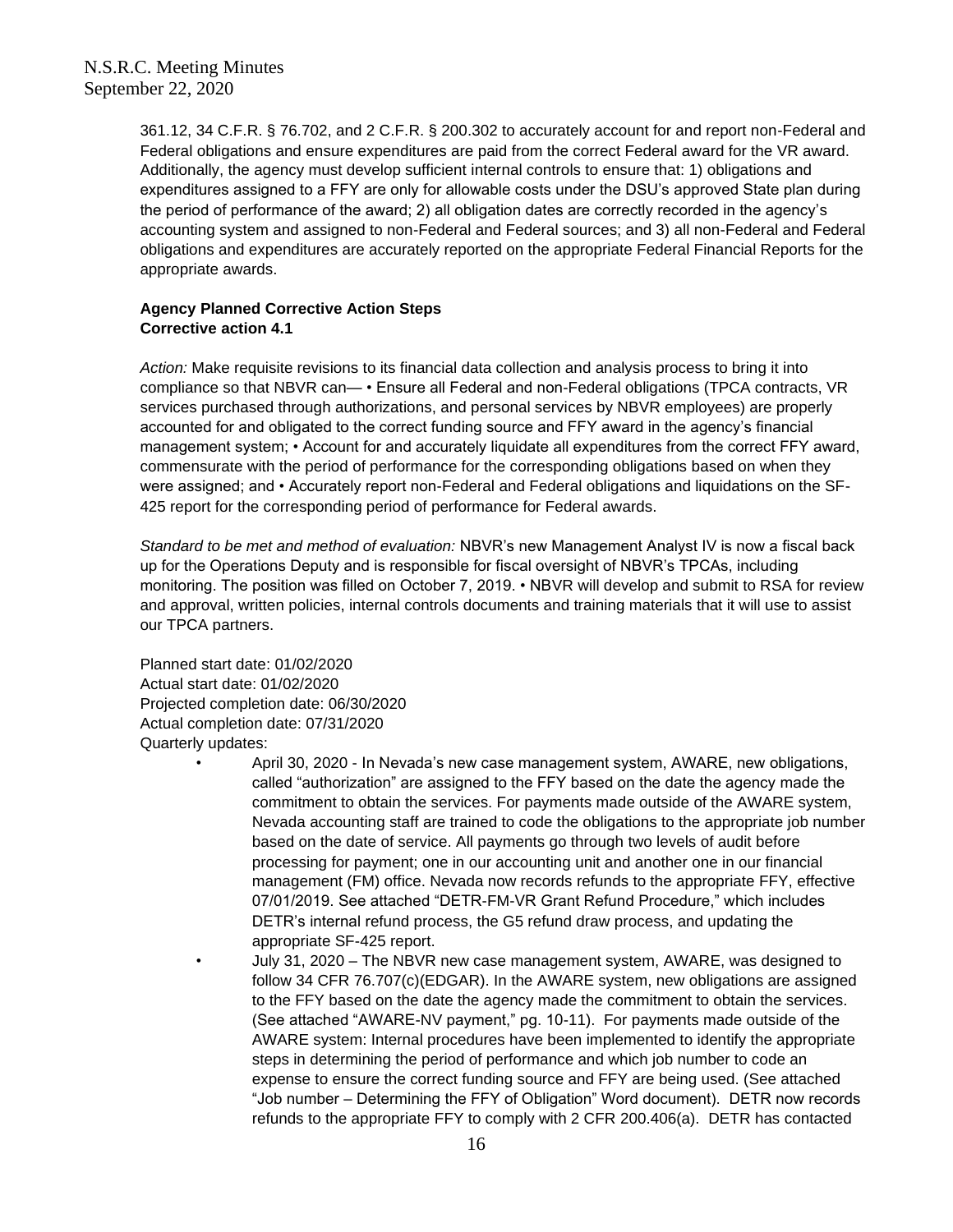both RSA and the State of Nevada's Controller's Office for guidance on processing the returns to the appropriate awards. (See attached "RE Refund \$396.06").

## **Corrective action 4.2**

*Action:* Update and implement policies and procedures to accurately account for and report all obligations and expenditures to the correct FFY award period of performance, ensuring the policies address— • The assignment of non-Federal and Federal obligations to the appropriate FFY award period of performance and the liquidation of such funds based upon the assignment of the obligation; and • The obligation of contract services and bulk authorizations in the financial management system to ensure liquidations are based upon the FFY in which the contracts were obligated, or in the case of TPCAs, when the cooperating agency staff time was worked.

*Standard to be met and method of evaluation:* NBVR will develop & submit to RSA for review and approval, written policies & procedures including: Methods to track non-Federal & Federal activities; ensure expenditures are from the appropriate grant period of performance & the liquidation of such funds is based upon the assignment of the obligation; auditing & processing invoices for payment, and ensuring the accurate obligation of contract services& bulk authorization happens.

Planned start date: 01/02/2020 Actual start date: 01/02/2020 Projected completion date: 06/30/2020 Actual completion date: 07/31/2020 Quarterly updates:

- April 30, 2020 In Nevada's new "AWARE" case management system, new obligations are assigned to the FFY based on the date the agency made the commitment to obtain the services. See attached "NV payment" policy, procedure, internal controls draft document. For payments made outside of the AWARE system, a procedures document is currently being updated. Nevada has corrected its SF-425 reporting to ensure the value of TPCA certified staff time is not counted as obligated until they have worked the time. This correction took place starting on the 09/30/19 SF-425 report. Internal SF-425 reporting procedures are in the process of being drafted.
	- July 31, 2020 The NV VR new case management system, AWARE, was designed to follow 34 CFR 76.707(c)(EDGAR). In the AWARE system, new obligations are assigned to the FFY based on the date the agency made the commitment to obtain the services. (See attached "AWARE-NV payment," pg. 10-11). For payments made outside of the AWARE system: Internal procedures have been implemented to identify the appropriate steps in determining the period of performance and which job number to code an expense to ensure the correct funding source and FFY are being used. (See attached "Job number – Determining the FFY of Obligation" Word document). NBVR has made the correction to reporting TPCA contract balances as unliquidated obligations until the cooperating staff time worked can be verified. Correction took place starting on the 09/30/19 SF-425 reports.

### **Corrective action 4.3**

*Action:* Develop and implement a written internal control process, including a monitoring component, to ensure ongoing compliance with Federal requirements for the areas mentioned in corrective actions 5.2.1 and 5.2.2.

*Standard to be met and method of evaluation:* NBVR will demonstrate to RSA its new policies,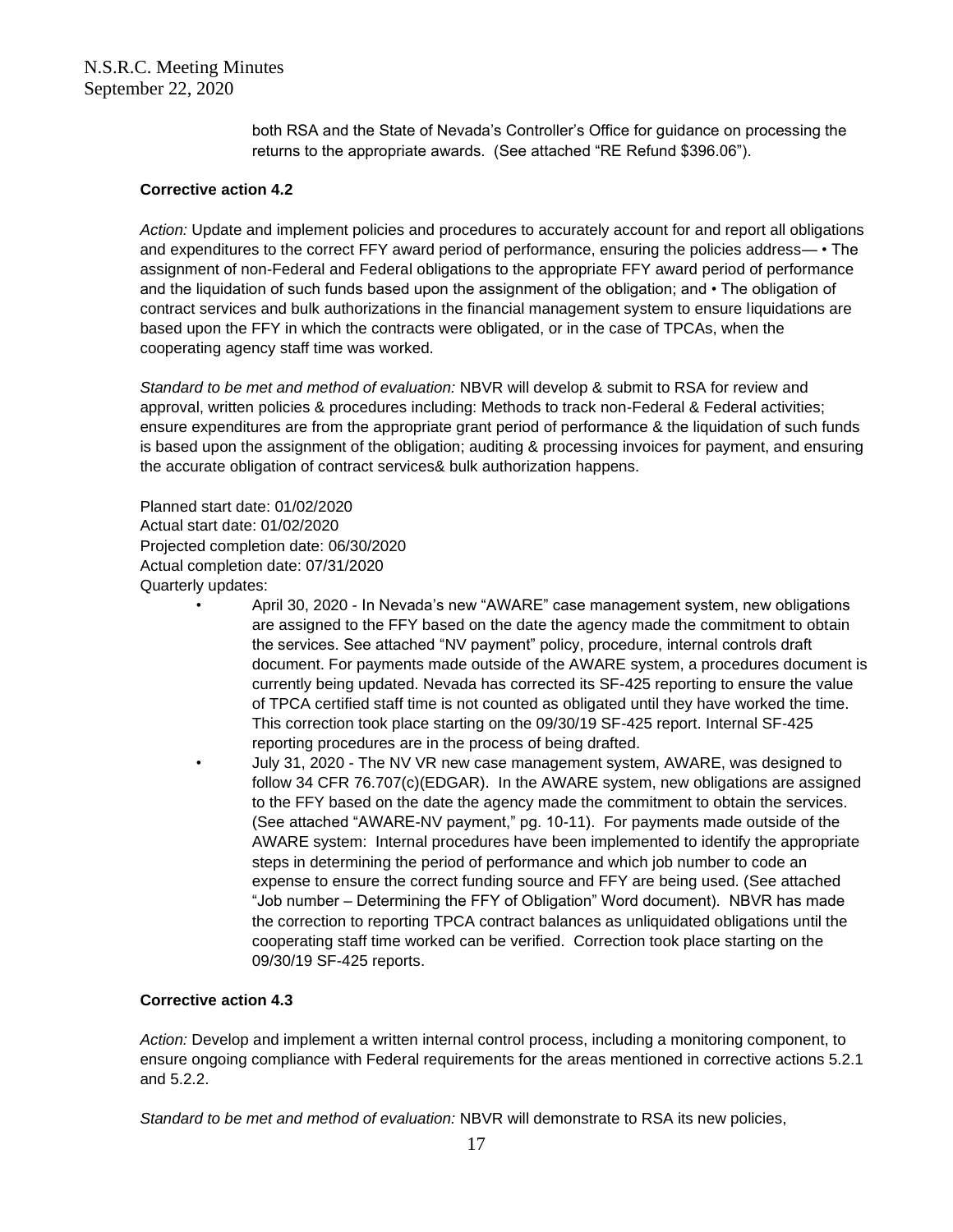procedures, internal controls and trainings are working to bring NBVR into compliance by monitoring the same twice annually. NBVR will provide the first monitoring report to RSA to demonstrate compliance, which will be illustrated in the SF-425 report as well.

Planned start date: 01/02/2020 Actual start date: 01/02/2020 Projected completion date: 12/31/2020 Actual completion date: Quarterly updates:

- April 30, 2020 Nevada is in the process of completing the corrective actions for findings 4.1 and 4.2. A full Internal Monitoring will begin after a total resolution is reached for 4.1 and 4.2. RSA will be provided a report to demonstrate compliance.
- July 31, 2020 NBVR has resolved the corrective actions of 4.1 and 4.2 as of this reporting. NBVR will begin coordinating for a full internal monitoring with an anticipated completion date of December 31, 2020. RSA will be provided the monitoring report to demonstrate compliance.

## **Finding 5 - Third-Party Cooperative Arrangements – Unallowable**

*Finding:* NBVR did not meet TPCA requirements in 34 C.F.R. § 361.28, including match requirements for the VR program in 34 C.F.R. § 361.60.

*Mandated Corrective Action:* NBVR must ensure it meets the VR requirements in 34 C.F.R. §§ 361.28 or 34 C.F.R. 361.60 related to non-Federal share reported as match for the VR program, to properly implement internal controls to ensure cooperating agency staff time spent working on the TPCA is only for the direct provision of VR services to applicants and recipients of the VR program.

# **Agency Planned Corrective Action Steps Corrective action 5.1**

*Action:* Cease reporting as match for the VR program any non-Federal funds that do not meet the requirements of 34 C.F.R. §§ 361.28 and 361.60.

*Standard to be met and method of evaluation:* NBVR has ceased reporting any non-federal funds as match, other than certified staff time of TPCA partner entities providing direct client services. This is evident in our new TPCA agreements effective July 1, 2019. All TPCA contracts will be submitted to RSA for review.

Planned start date: 01/02/2020 Actual start date: 01/02/2020 Projected completion date: 01/02/2020 Actual completion date: 01/02/2020 Quarterly updates:

- April 30, 2020 Nevada has ceased reporting any non-federal funds as match, other than certified staff time of TPCA partner entities providing direct client services. This is evident in our new TPCA contracts, which were effective 7/01/19. Please see these attached contracts: "WNC Career Connect," "Clark County School District JEEP," "WCSD VOICE," and "TMCC TPCA."
- July 31, 2020 Resolved on January 2, 2020.

### **Finding 6 - Internal Control Deficiencies**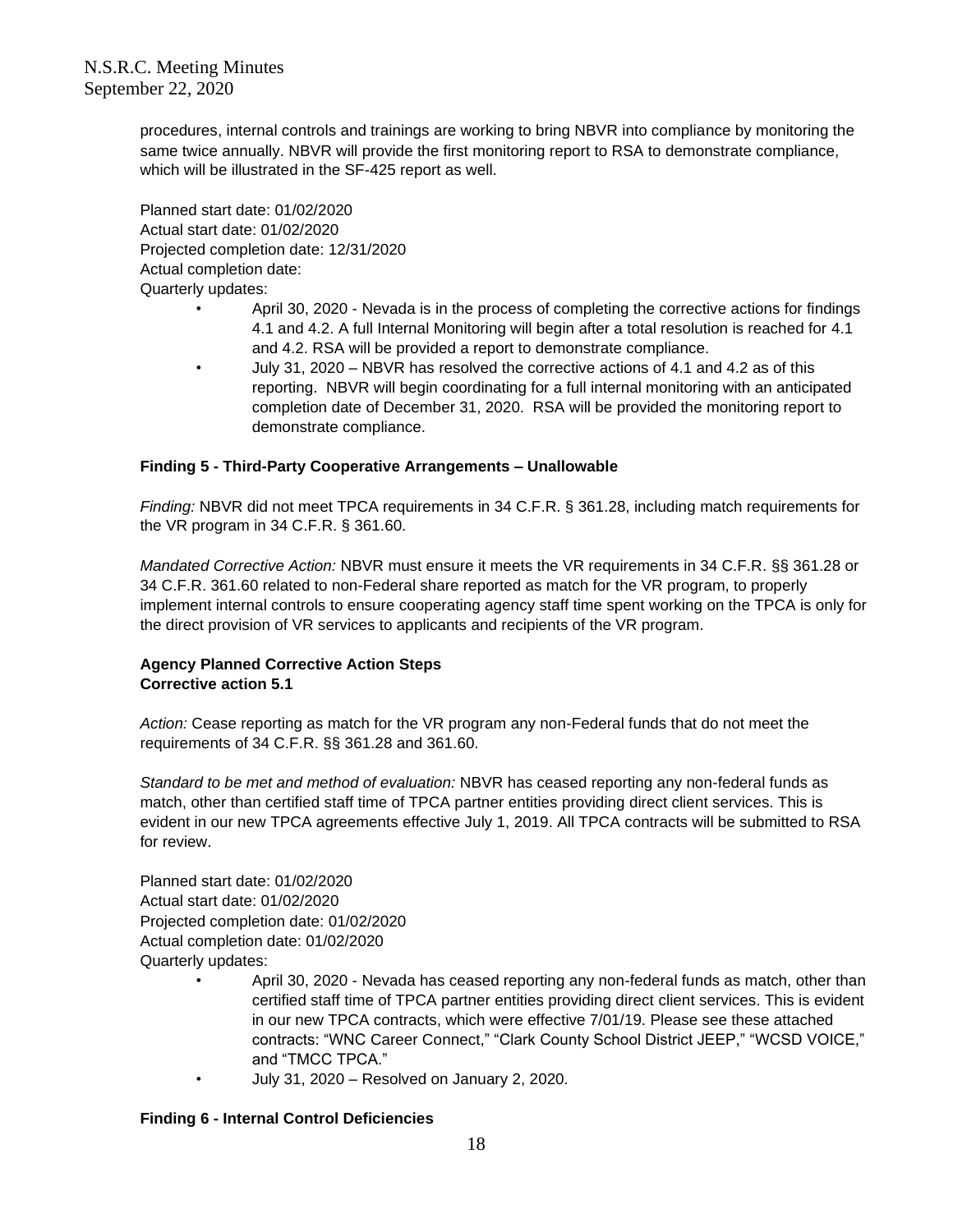*Finding:* NBVR did not maintain effective internal control over the Federal award to provide reasonable assurance that the agency is managing the Federal award in compliance with Federal statutes, regulations, and the terms and conditions of the award.

*Mandated Corrective Action:* NBVR must develop and maintain effective internal controls over the Federal awards necessary to provide reasonable assurances that it is managing the Federal award in compliance with Federal statutes, regulations, and the terms and conditions of the award, as required by 34 C.F.R. §§ 361.3(a) and 361.12, and 2 C.F.R. §§ 200.302 and 200.303. Specifically, NBVR must develop sufficient mechanisms to monitor and reconcile the value of TPCA cooperating agency staff time, including those certified as match for the VR program or reimbursed with Federal funds, to ensure that expenditures reported are accurate, allocable and allowable, in accordance with 2 C.F.R. § 200.405, or to track, account and report program and fiscal data for service provision accurately on the RSA-2 or RSA-911 reports.

## **Agency Planned Corrective Action Steps Corrective action 6.1**

*Action:* Develop and implement written policies and procedures governing the oversight of grantsupported activities, as required by 2 C.F.R. § 200.328(a), particularly with respect to— • Requiring uniform requirements and tools TPCA cooperating agencies can use to submit certified expenditures and supporting documentation that accurately tracks non-Federal and Federal activities, and reflects costs and services provided under pre-employment transition services and VR services; • Staff members' review of TPCA invoices prior to and during payment processing; and • Ensuring certified expenditures of cooperating agency staff time spent providing services under TPCAs with NBVR are verified before reporting the non-Federal portion as match for the VR program, or reimbursing the cooperating agency with Federal VR funds.

*Standard to be met and method of evaluation:* NBVR will: develop a web-portal for TPCA vendors to submit invoices, review & revise current methods to track the non-Federal and Federal activities, develop policies & implement written procedures for accounting staff to follow when auditing and processing TPCA invoices for payment, & to ensure that cooperating agency staff time is verified prior to reporting the non-Federal portion as match. • NBVR will submit to RSA for review and approval, written policies & procedures & internal controls documents.

Planned start date: 01/02/2020 Actual start date: 01/02/2020 Projected completion date: 10/31/2020 Actual completion date: Quarterly updates:

- April 30, 2020 The development of the web-portal is currently in the contracting process. See attached "TPCA Portal Proposal - Flow Chart" and "Attachment AA.1 - Web Page Portal Construction Hosting." Nevada has begun development of uniform tools to provide to its TPCA partners. See attached "TPCA Match Tracker," "TPCA-Personnel Hourly Rate Calculations," and "TPCA New PAR - Concept Example." TPCA partners will begin using these tools on 7/01/2020. The Mgmt. Analyst III has taken over the responsibility of reviewing and reconciling the TPCA invoices and provides guidance to partners. Nevada will verify the accuracy of the certified expenditures being reported. See attached procedures draft called, "TPCA Invoice Processing."
- July 31, 2020 Due to the nationwide pandemic and Nevada's emergency declaration, three out of NBVR's four TPCAs have had their contracts cancelled. NBVR's only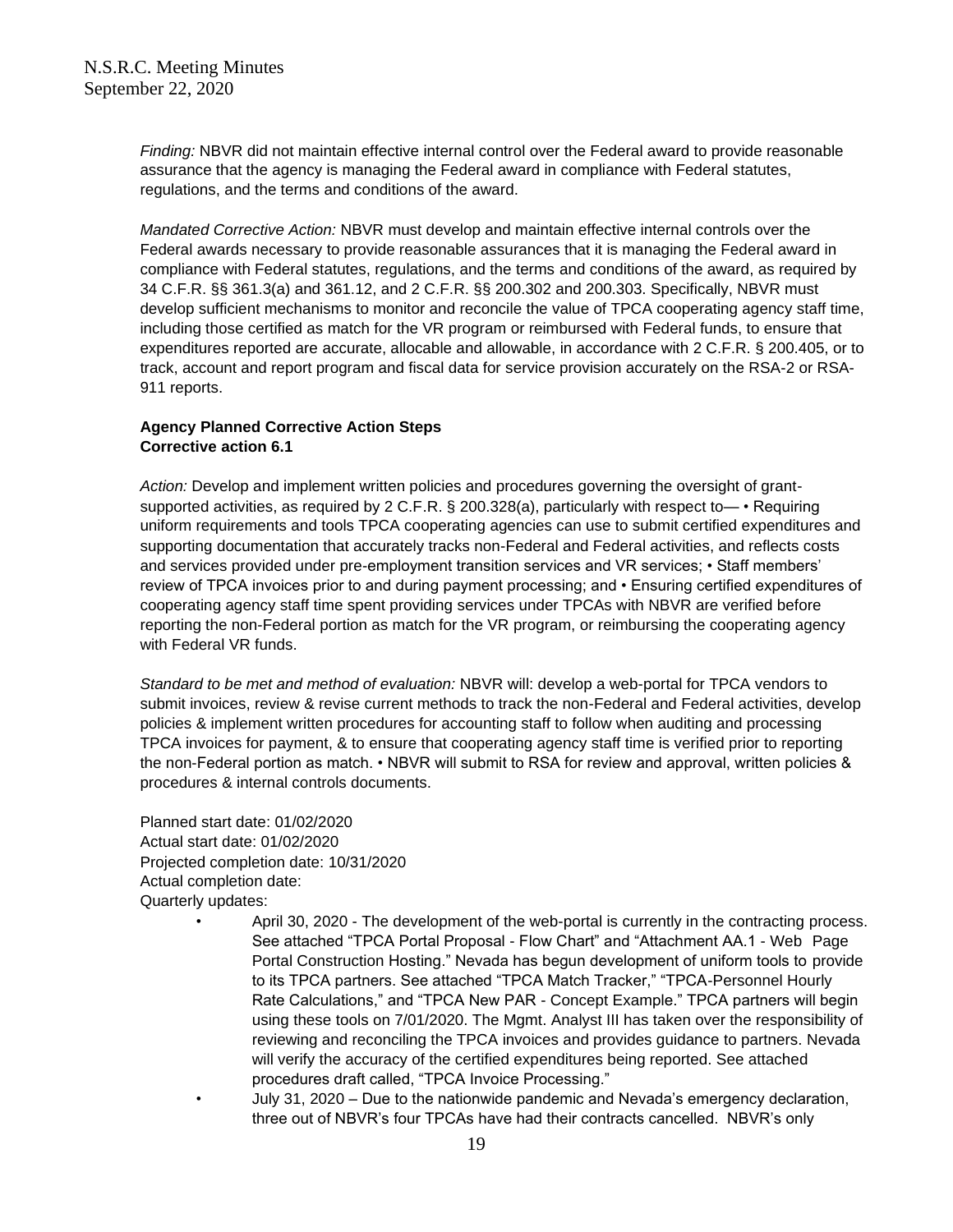remaining TPCA partner is the Clark County School District (CCSD), JEEP program. For this reason, NBVR will not go forward with creating an online portal for TPCA document submission. NBVR has developed uniform tools and has provided them to its TPCA partner, specifically, in relation to personnel hourly rate calculations, PAR forms and expense tracking, which were submitted to RSA in its prior quarter's response. These tools will aid in more efficient monitoring and validation of TPCA billed activities. Meetings have taken place with CCSD to review and discuss the implementation of these new processes. CCSD has officially started using the new forms and processes as of July 1, 2020. NBVR will provide to RSA in its next quarter's response, a live example demonstrating the implementation of the new forms and processes. The Management Analyst III (MA III) has taken over the responsibility of reviewing and reconciling the TPCA invoices. The MA III is in frequent contact with our TPCA partner as the invoice is being reviewed. The MA III provides guidance as it relates to 34 CFR 361.28 and 361.60. MA III will not approve reimbursement of an invoice or report non-Federal portions as match until all inquiries are answered and she can verify the accuracy of the certified expenditures being reported by the cooperating agency. (See attached "TPCA Invoice Processing").

### **Corrective action 6.2**

*Action:* Develop and implement a mechanism to ensure costs for all pre-employment transition services required activities provided through TPCAs and VR services are allocable and allowable in accordance with 2 C.F.R. § 200.405 and Sections 110(d)(1) and 113 of the Rehabilitation Act.

*Standard to be met and method of evaluation:* NBVR to monitor web portal& review Tech Manual for Fiscal Processes: Pre-ETS & ensure costs for Pre-ETS in TPCAs are allocable & allowable. "Group" authorization payment type will be created in AWARE. Management will review & approve authorizations in AWARE. • NBVR will submit written policies & procedures including process for use of & monitoring the portal & for approval of authorizations & any revisions to NBVR's Tech Manual for Pre-ETS. NBVR will provide a monitoring report demonstrating the new process is working.

Planned start date: 01/02/2020 Actual start date: 01/02/2020 Projected completion date: 10/31/2020 Actual completion date: Quarterly updates:

- April 30, 2020 A work group will update our Pre-ETS fiscal manual "Pre-ETS procedures - Final 07.01.2019." Nevada's Transition Coordinator team work closely with our vendors to verify the Pre-ETS services being provided prior to approval. Group authorization payment types are now used in our case mgmt. system, and include Pre-ETS clients, services, and payments. Specific account coding has been created to use at time of payment to identify & track required Pre-ETS activities ("Pre-ETS Activities Coding").
- July 31, 2020 NBVR will begin coordinating for a full internal monitoring with an anticipated completion date of October 1, 2020. RSA will be provided the monitoring report to demonstrate compliance.

#### **Corrective action 6.3**

*Action:* Develop and implement policies and procedures to accurately collect and report program and fiscal data on Federal performance reports, including the RSA-2 and RSA-911 reports, which reflect the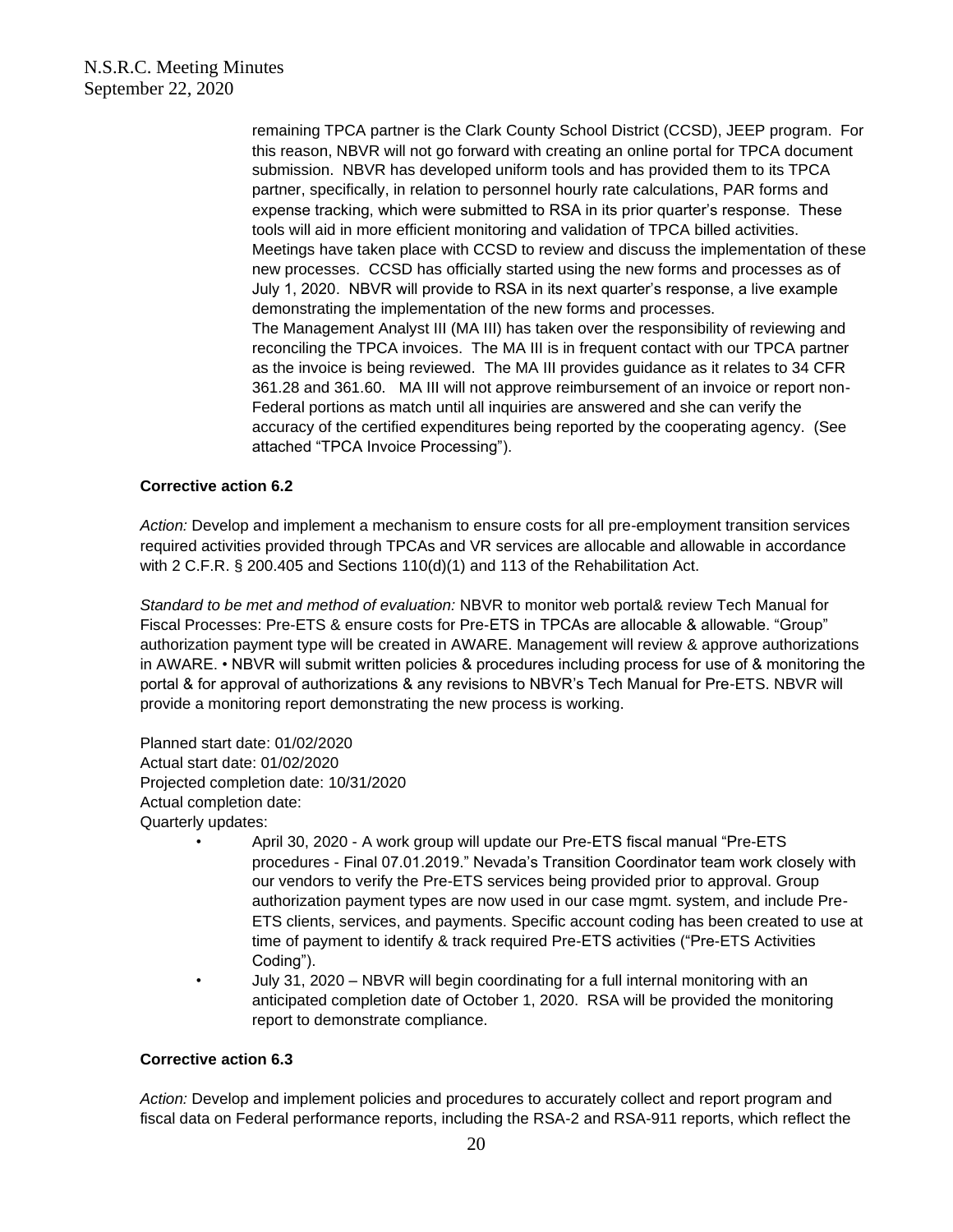actual costs per service(s) provided to students receiving required pre-employment transition services activities and other VR services.

*Standard to be met and method of evaluation:* NBVR implemented state accounting coding solutions to track & collect expenditures for Pre-ETS activities to accurately collect & report data on Federal reports. We now have coding solutions to track staff hrs. spent on Pre-ETS activities. NBVR developed a Tech Fiscal Guide that explains processes in detail. AWARE includes these new coding solutions. • NBVR will submit written policies & procedures including any revisions to NBVR's Tech Manual for Pre-ETS & screen shots of AWARE upgrade for RSA review.

Planned start date: 01/02/2020 Actual start date: 01/02/2020 Projected completion date: 06/30/2020 Actual completion date: 07/31/2020 Quarterly updates:

- April 30, 2020 See attached "Pre-ETS procedures Final 07.01.2019." The guide will be continuously reviewed and updated to ensure compliance with both Federal and State guidelines and laws.
- July 31, 2020 See attached "Sample data for Pre-ETS Tracking & Coding." This file provides a sampling of real transactions showing the implementation of the procedures from the "Pre-ETS procedures Final" document submitted in NBVR's last quarter's response. Additionally, it shows the reserving of the required 15% Pre-ETS funds from a sample taken from our Federal Draw workbook. See attached "AWARE Adding Pre-ETS Clients and Authorizations," a necessary process in our AWARE case management system to collect the correct information and to be able to determine the actual costs per service per student. See attached "Sample Pre-ETS Students." This data is a sampling of from our AWARE case management system which shows the cost per service per student and what Pre-ETS activity they received.

#### 10. **OPEN MEETING LAW TRAINING**

Justin Taruc, Deputy Attorney General presented the Open Meeting Law Training. The Open Meeting Law (OML) applies to meetings of public bodies. NRS 241.016(1).

A **"public body"** is defined as "Any administrative, advisory, executive or legislative body of a State or a local government consisting of at least two persons which expends or disburses or is supported in whole or in part by tax revenue…" NRS 241.015(4). It includes subcommittees created by public bodies.

The OML is found in NRS Chapter 241. In enacting this chapter, the legislature finds and declares that all public bodies exist to aid in the conduct of the people's business. It is the intent of the law that their actions be taken openly and that their deliberations be conducted openly.

NRS 241.015(3) defines **"a meeting"** as. The gathering of members of a public body at which quorum is present to deliberate toward a decision or act on any matter over which the public body has supervision, control, jurisdiction or advisory power.

A **Quorum** is a simple majority of the membership of a public body. **Deliberation** is defined as collectively examine, weigh, and reflect upon the reasons for or against an action. NRS 241.015(2). **Action** is a decision, commitment, or promise made by most of the members present during a meeting. NRS 241.015(1).

A meeting also includes serial communications – NRS 241.015(3). A series of gatherings of members of a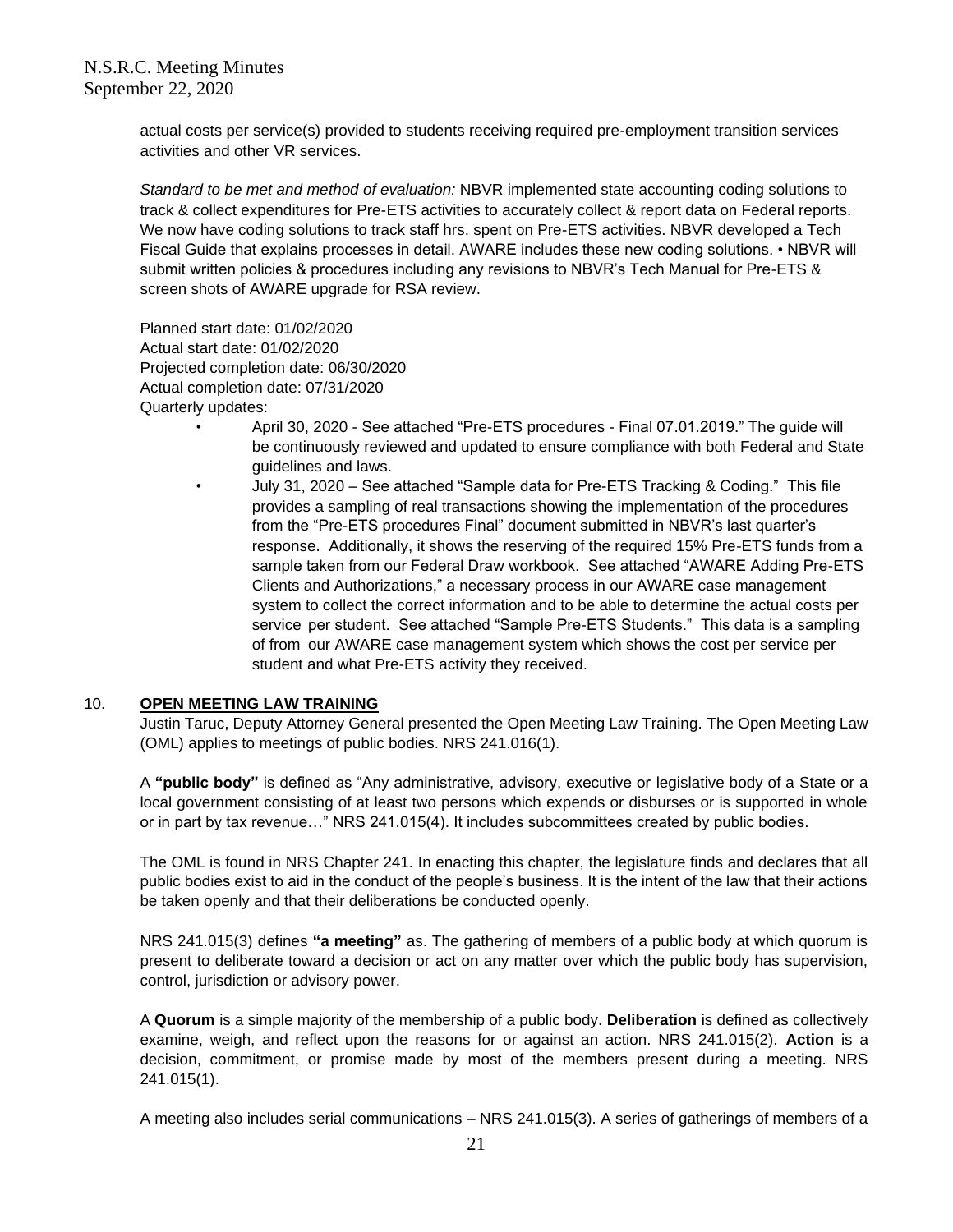public body; at which less than a quorum is present at any individual gathering; the members of the public body attend one or more of the gatherings collectively constitute a quorum; and the series of gatherings was held with the specific intent to avoid the provisions of the OML.

The definition of a meeting does **not** include: Social Functions if the members do not deliberate or take action on any matter over which the public body has supervision, control, jurisdiction, or advisory power; Attorney-Client Litigation Sessions, to receive information from the body's attorney regarding potential or existing litigation matters over which the public body has supervision, control, jurisdiction, or advisory power; training regarding legal obligations of the public body.

Written notice must be given at least 3 working days before the meeting, which requires: Time, place, and location of the meeting; list of the locations where the notice was posted; the name and contact information for the person from whom a member of the public may request supporting material and a list of the locations where the supporting materials is available to the public; and an agenda. NRS 241.020.

Meeting notice and agenda requirements: Agenda must consists of a clear and complete statement of the topics scheduled to be considered; action items must be clearly denoted as "for possible action"; public comment, to be taken at the beginning/end of meeting or before any action item; if any portion of the meeting will be closed to consider the character, alleged misconduct, or professional competence of a person, the name of the person; if the public body will consider whether to take administrative action regarding a person, the name of the person; notification that items on the agenda may be taken out of order, may be combined for consideration, and may be removed from the agenda or delayed for discussion at any time.

What does it mean to be "**Clear and Complete**"? Agenda items must be clear and complete. NRS 241.020(2)(d)(1); a higher degree of specificity is necessary for topics of substantial public interest. Factors to consider: Does the topic generate public comment? Does the topic generate debate among the members of the body? Does the topic generate media interest/coverage? Purpose of a clear and complete agenda is to give the public notice of what its government is doing, has done, or may do.

Minimum Public Notice NRS 241.020(4). Must post a copy of the notice at least: The principal office of the public body, or if no principal office, at the building in which the meeting is to be held PLUS three (3) other separate, prominent places within the jurisdiction of the public body. The public body's official website. Provide a copy to any person who has requested notice of the meetings. Notice must be posted no later than 9 a.m. of the third working day before the meeting. Additional notice requirements for consideration of character, misconduct, competence, or physical or mental health; 5 days personal service or 21 days certified mail. NRS 241.033.

*Additional Requirements:* Must make reasonable efforts to ensure the facilities for the meeting are large enough to accommodate the anticipated number of attendees. NRS 2410.020; must make reasonable efforts to assist and accommodate persons with physical disabilities desiring to attend. NRS 241.020(1); at least one copy of the notice, agenda, and supplemental materials must be made available to the public at the meeting. NRS 241.020(7); an emergency meeting may be only be called where the need to act upon a matter is truly unforeseen and circumstances dictate that immediate action is required. NRS 241.020(9).

*Exceptions:* Closed sessions may be held by any public body to consider character, alleged misconduct, professional competence, or the physical or mental health of a person, with some exceptions, or to prepare, revise, administer, or grade examinations administered on behalf of the public body, or to consider any appeal by a person of the results of an examination administered on behalf of the public body. NRS 241.030. Closed sessions may **not** be held to: Discuss the appointment of any person to public office or as a member of a public body or to consider the character, alleged misconduct, or professional competence of any elected member of a public body, or a person who is an appointed public officer or who serves at the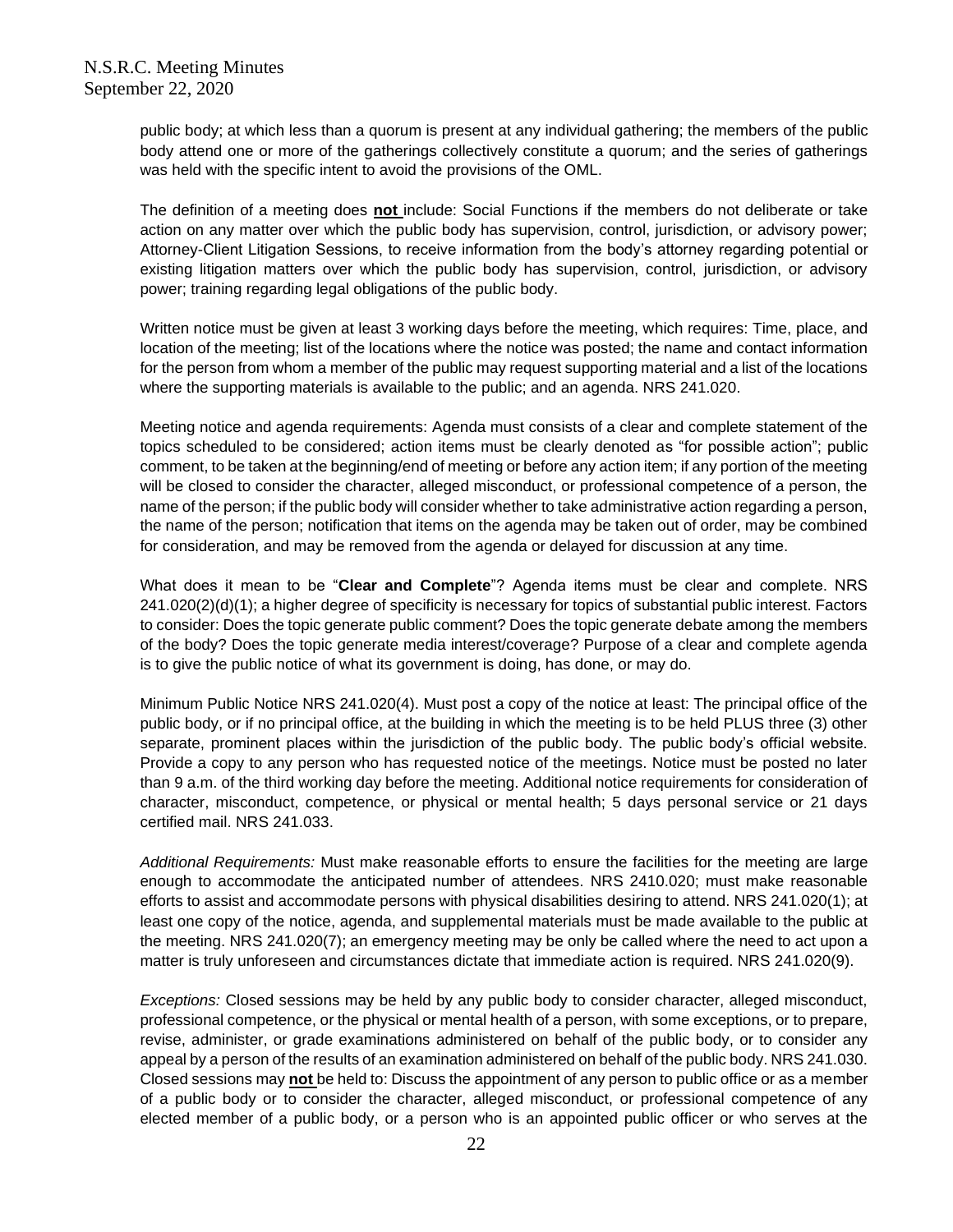pleasure of a public body as a chief executive or administrative officer or in a comparable position. NRS 241.030(4)(d) and NRS 241.031(1).

*Public Comment:* Restrictions must be reasonable "time, place, and manner" restrictions. NRS 241.020(d)(7). This means **NO:** Halting comment based on a viewpoint of speaker; halting comment upon belief defamation is occurring; or halting comment critical of a public official. But, presiding officer may halt comments that become unduly repetitive or the stray from the scope of a specified agenda topic for which comment is offered, or halt conduct that is willfully disruptive. The OML does not prevent the removal of any person who willfully disrupts a meeting to the extent that its orderly conduct is made impractical. NRS 241.030(4)(a).

*Teleconferencing and Videoconferencing:* Public body may conduct a meeting via teleconference or videoconference if: There is a quorum present either in person or by electronic means; and there is a physical location where the public is permitted to attend and participate. Chair of the public body must make reasonable efforts to ensure that the members and the public can hear and observe each other. NRS 241.023.

*Meeting Records:* The public body shall keep written minutes of each meeting: Date, time, and place of the meeting; roll call of members; substance of all matters proposed, discussed, or decided; substance of remarks made by the public if request is made that minutes reflect the remarks, or if written remarks are prepared, a copy of the remarks if submitted for inclusion in the minutes. Public body shall approve the meeting minutes within 45 days after the meeting or at the next meeting. Meeting minutes are public records. NRS 241.035.

*Violations:* Action taken in violation of the OML is void. NRS 241.036. The OAG has statutory enforcement powers under the OML and the authority to investigate and prosecute violations of the OML. NRS 241.037; NRS 241.039, NRS 241.040. When a violation of the OML occurs or is alleged, the OAG recommends that the public body made every effort to promptly correct the apparent violation. NRS 241.0365. Although it may not eliminate the violation, corrective action can mitigate the severity of the violation and further ensure that the business of government is accomplished in the open. Corrective action is prospective only. NRS 241.0365(4). Corrective action requires that the public body engage in an independent deliberative action in full compliance with the OML. A public body must clearly denote that corrective action may be taken at a meeting by placing the term "for possible corrective action" next to the appropriate agenda item. NRS 241.020(2)(d)(2). If the OAG finds a violation, public body must include an item on its next agenda which acknowledge the OAG's findings, and the OAG's opinion must be treated as supporting material for the item. NRS 241.0395.

*Violations – Criminal and Civil Penalties:* Each member of a public body who attends a meeting where any violation of the OML occurs, has knowledge of the violation, and participates in the violation, is guilty of a misdemeanor. NRS 241.040. In addition to any criminal penalty, members may be subject to administrative fines: \$500 for first offence; \$1000 for second offence; \$2500 for third offence. No criminal or civil penalty may be imposed against a member if reliance on legal advice provided by an attorney of the public body.

*Governor's Emergency Directive 006:* Requirements suspended: Physical location for meeting, NRS 241.0231(1)(b); Agendas posted at physical locations, NRS 241.020(4)(a); Physical location where public can receive supporting material, NRS 241.020(3)(c); personal notice requirements for actions necessary to enforce Emergency Directives regarding business operations. NRS 241.033 & 241.034. Additional requirements (only apply if virtual meeting): Electronic means for public comment; electronic means for public to obtain agenda and supporting material; ensure that any party entitled or required to appear can do so remotely. Currently extended "for the duration of the current state of emergency, unless terminated prior to that date" per Governor's Directive 029.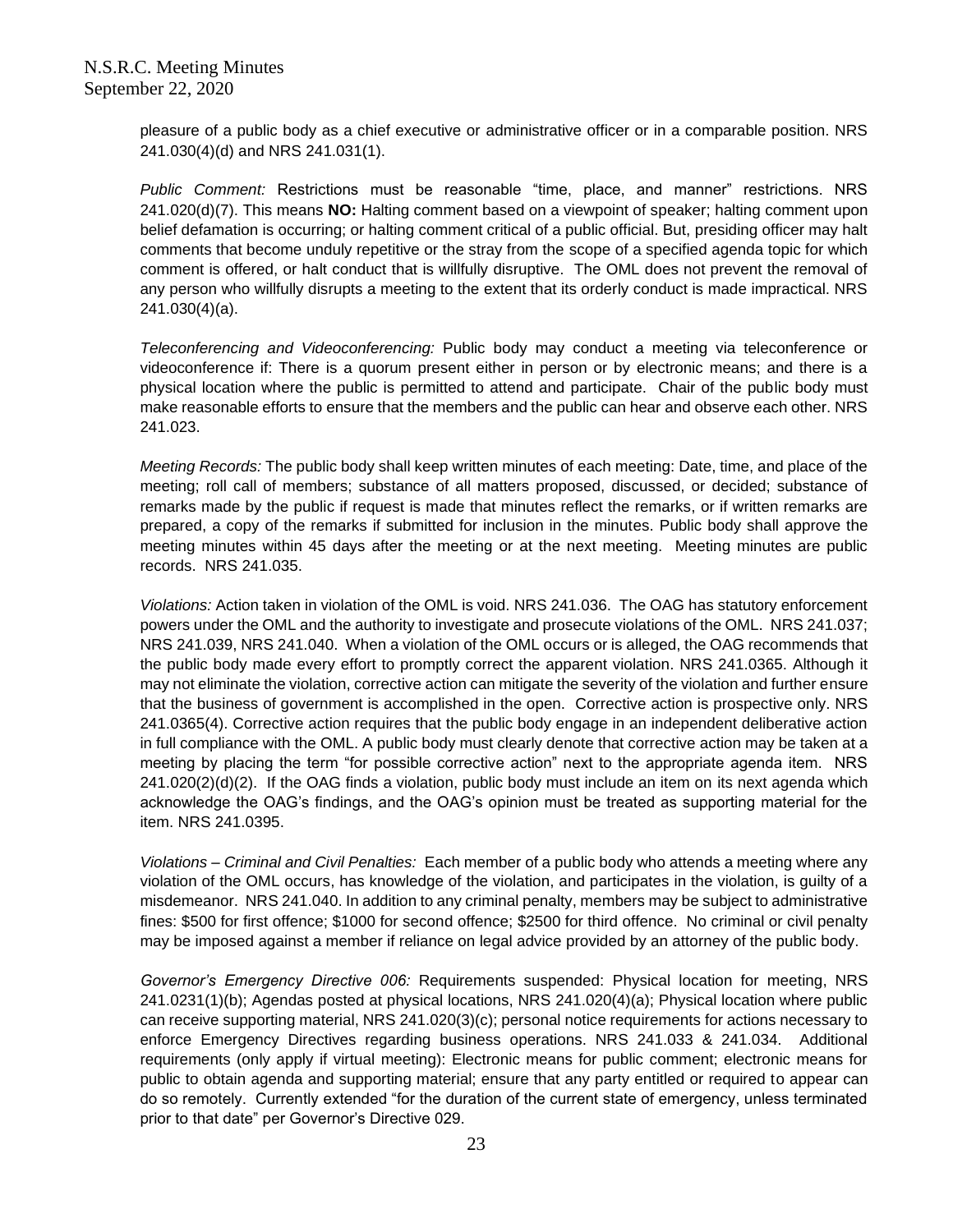Additional Points: Parliamentary procedure is not addressed in the OML – Duties of the presiding officer, recognizing speakers, motions and voting, making a clear record. Disclosure and abstention prior to consideration of a topic in conference with Ethics in Government Law (NRS Chapter 281A). Abstain only in a clear case where the independence of judgement of a reasonable person in your situation would be materially affected by the conflict of interest disclosed. NRS 281A.420.

### 11. **ADMINISTRATORS**

Ms. Hendren reported on the following topics:

*VR Staffing* – VR had 3 counselor vacancies in the North and 8 counselor vacancies in the South and 1 Technician vacancy in the North. Other counselor positions are being held vacant to help the state salary savings. These were part of the 19% budget reduction and will be held vacant between 6 months to a year. For those positions being held 6 months or longer, VR has 2 Rehab. counselor two's, 3 Rehab. counselor three's and 1 Rehab. Tech. VR has 1 Rehab. counselor two and 7 Rehab. counselor three's being held vacant for 1 year through January 30, 2021.

*Legislative Update:* Assembly Bill (AB) 3 was passed in the legislative special session and pertains to budget cuts related to the pandemic. Section 40 has the Rehabilitation Division General Fund cuts and totals. Section 123.5 makes allowances for state employees to carryover annual leave. The days were changed from 30 days to 40 days annually. Section 131 pertains to unpaid furloughs for state employees. The agreement by the legislature was 6 furloughs, 1 day per month equating to a 2.3% salary reduction beginning January 1, 2021 through June 30, 2021. Section 131.4 VR has 2 programs that do not receive any general fund monies. Bureau of Disability Adjudication (BDA) which is funded the federal government and the Blind Business Enterprise of Nevada (BEN) which is self-funded. The salary savings from the furloughed employees stay within the program to be spent. Further clarification is pending on how the funds can be spent. Section 131.6 if the state were to receive federal COVID-19 funds, order of accounts will be offset. All state agencies had to make a 19% general reduction to their budgets for the current state fiscal year. Overall cut between both programs Vocational Rehabilitation and Services to the Blind was estimated to be \$612,000 with a loss of \$2.2 in federal funds draw down. All training and travel have been eliminated.

### *NSRC Performance Indicators for the first 3 quarters of FFY20: Many of the totals reflected below are lower than anticipated due to the ongoing pandemic.*

**Goal # 1 Increase the Number of Successful Employment Outcomes.** The current 2020 totals discussed are for 3 federal fiscal year quarters only. VR had 380 clients that closed with a successful employment outcome. VR is projecting to have 500 or so clients that closed with a successful employment outcome. The goal was 822.

**Goal # 2a Increase Participation and Increase Successful Outcomes in VR Transition Services and Ensure Participants Receive as Appropriate Pre-Employment Transition Services (Pre-ETS) – Participation.** Total Transition Student Applications received is 320, the goal was 1,014.

**Goal # 2b Increase Participation and Increase Successful Outcomes in VR Transition Services and Ensure Participants Receive as Appropriate Pre-Employment Transition Services (Pre-ETS) – Outcomes.** Transition Student Outcomes is 49 and Transition Students with Postsecondary Education is 97 for a total of 146, the goal was 400.

**Goal # 2c Increase Participation and Increase Successful Outcomes in VR Transition Services and Ensure Participants Receive as Appropriate Pre-Employment Transition Services (Pre-ETS) – Services.** Potential Eligible Transition Students that Received Pre-ETS services were 741, Transition Students with a VR Case that received Pre-ETS services were 371 for a total of 1,112. The goal was 1,898.